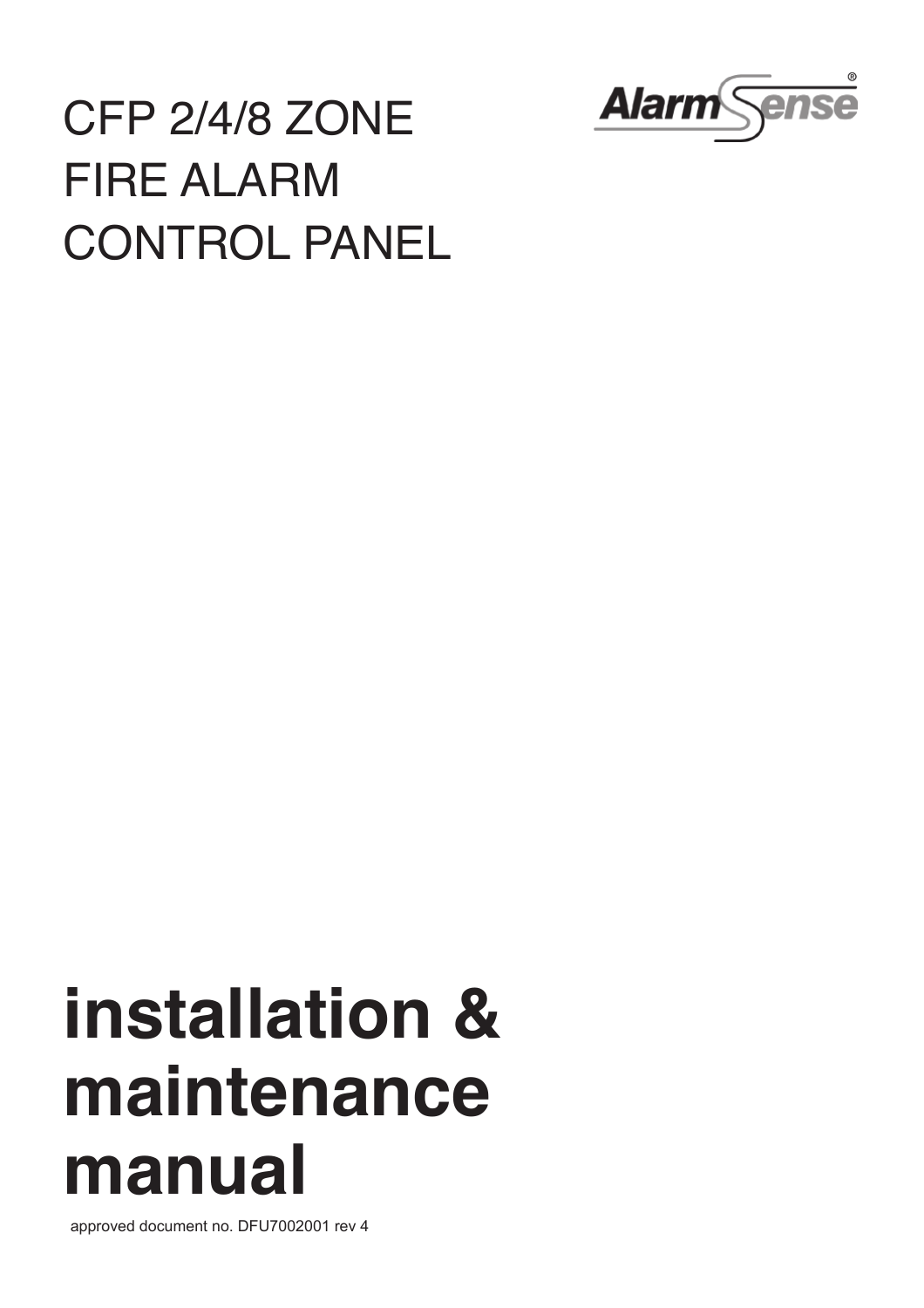## **CONTENTS**

| Programming Coincidence, Non-latching Zones, Delays and Zones into Test  17 |  |  |
|-----------------------------------------------------------------------------|--|--|
|                                                                             |  |  |
|                                                                             |  |  |
|                                                                             |  |  |
|                                                                             |  |  |
|                                                                             |  |  |
|                                                                             |  |  |
|                                                                             |  |  |
|                                                                             |  |  |
|                                                                             |  |  |
|                                                                             |  |  |
|                                                                             |  |  |

© 2001-2005. Errors & Omissions Excepted. The Manufacturer of this product operates a policy of continuous improvement and reserves the right to alter product specifications at its discretion and without prior notice. All of the instructions covered in this manual have been carefully checked prior to publication. However, no responsibility can be accepted by the Manufacturer for any inaccuracies or for any misinterpretation of an instruction or guidance note.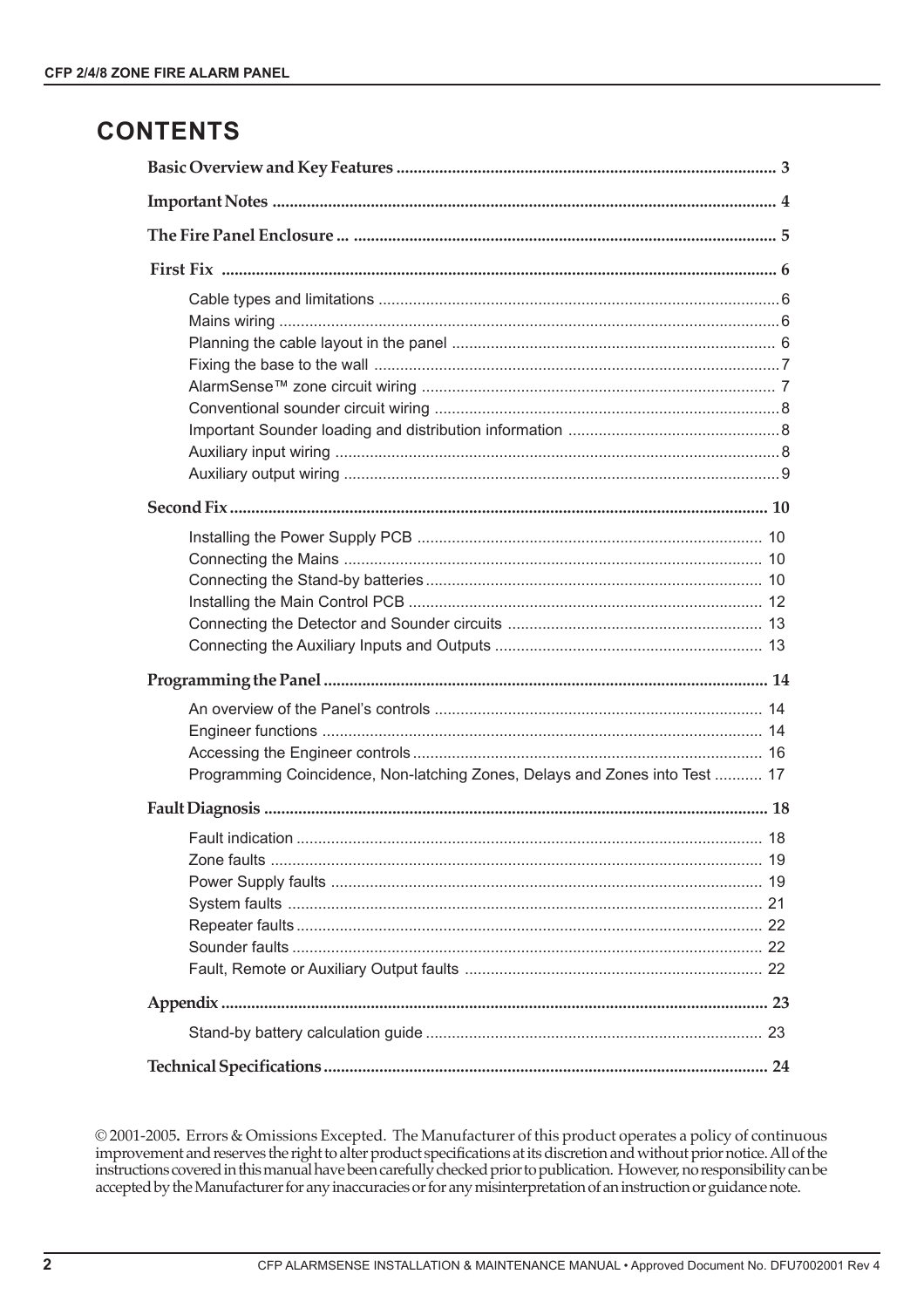## **BASIC OVERVIEW & KEY FEATURES**

The fire alarm panel to which this manual relates is fully compliant with EN54 Parts 2 and 4. Its features include:-

■ Two, four or eight Alarmsense™ zone circuits (quantity dependent on model purchased);

The design of the panel's zone circuits allows Alarmsense™ detectors, manual call points and sounders to be fitted across the same two zone wires (conventional panels typically use four wires, two for the detectors/call points and two for the sounders). In many installations it is more cost-effective to install a two wire system rather than a conventional four wire system due to savings in cabling and installation labour. **It should be noted that no other type of device is compatible with the Zone circuits except Alarmsense™ detectors, Alarmsense™ manual call points and Alarmsense™ sounders.**

- **■** Four conventional sounder circuits (designed for use with non-Alarmsense™ sounders).
- Two auxiliary input connections ('class change' and alert);
- $\blacksquare$  Four auxiliary open collector output connections (remote fire, auxiliary fire, fault and reset);
- Push button access code or keyswitch entry (dependent on the model purchased) to a wide range of Engineering functions, including

Selectable zone delay facility Zone test facility Coincidence (double-knock) facility Non-latching zones facility Comprehensive fault diagnostic facilities

- ! A wide range of secure user functions (as detailed in the separate User Manual / Log Book) including the ability to disable/enable a large number of system functions, as specified in EN54;
- A flush or surface mountable plastic lid and enclosure.
- A number of system expansion connections for the following optional add-ons:-

#### **Up to eight two-wire repeater panels**

One CFP761 Network Driver Card (illustrated) is required at the Master to allow it to communicate with the Repeater network (Repeaters are supplied with a Network Driver Card already fitted). Each Repeater mimics the indicators of the Master and allows the user to access all access level one and access level two functions from remote parts of a site.

#### **One CFP762 Relay Output Card**

Provides four voltage free relay outputs (reset, fault, aux. fire and remote fire), directly controlled from the CFP fire alarm panel.

or

#### **One CFP763 Relay Output per Zone Card**

Provides the same relay outputs as the CFP762 plus an additional eight relays for output per zone facilities.

For further information on all of the above devices, please contact your Distributor.

**Important Note:** It is possible for the Panel to determine if an Alarmsense™ Manual Call Point or an Alarmsense™ Detector has triggered a Zone into Alarm. This allows the system to be optionally set up so that, if required, the activation of a Manual Call Point will override Delays and Coincidence.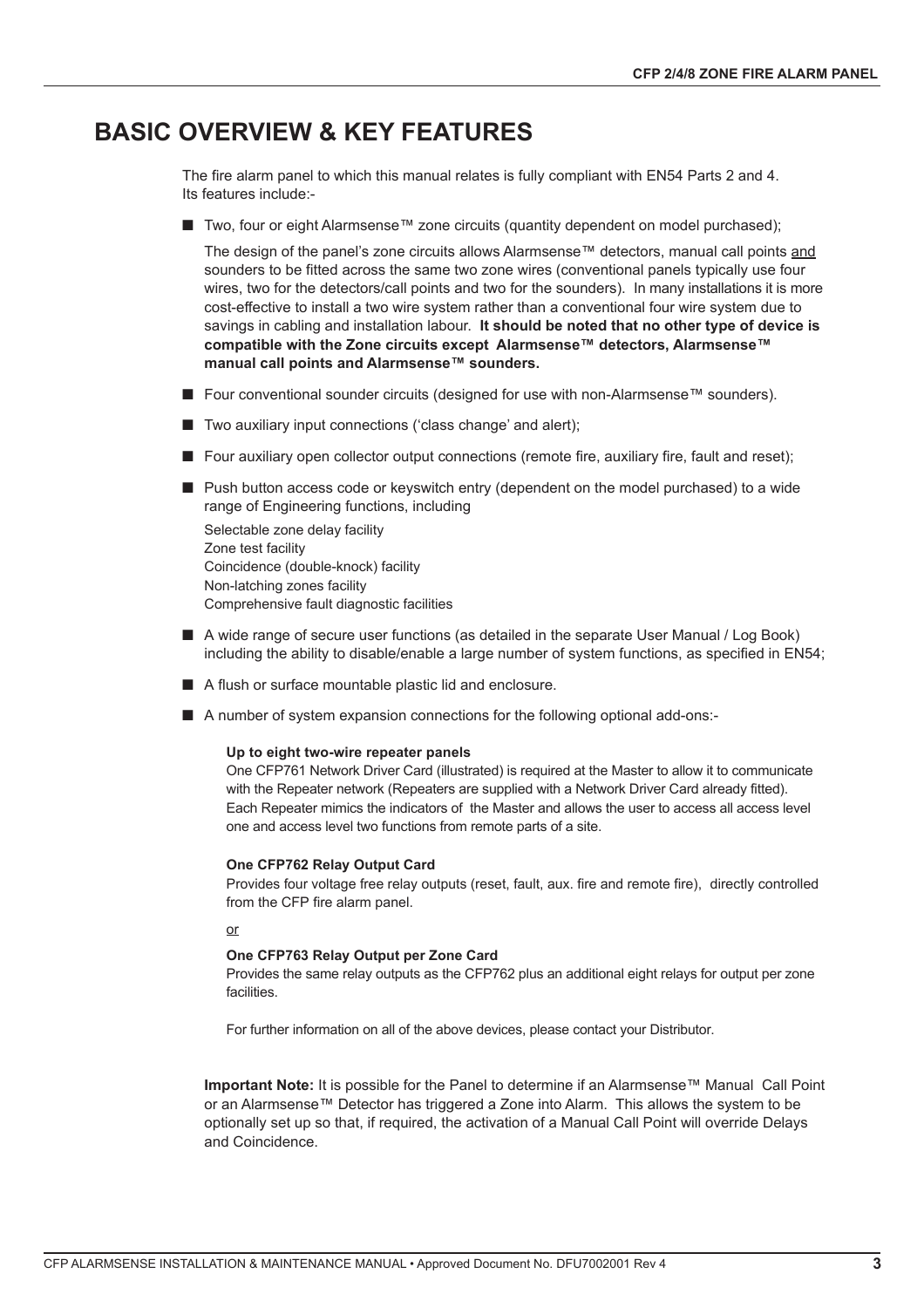## **IMPORTANT NOTES**



**This equipment must only be installed and maintained by a suitably skilled and technically competent person.**

**THIS EQUIPMENT IS A PIECE OF CLASS 1 EQUIPMENT AND MUST BE EARTHED**

#### **Items supplied with this panel**

- CFP Installation & Maintenance Manual Document No. DFU7002001 (i.e. this manual). Explains how to install, commission and maintain the CFP range of fire alarm control panels. This manual must not be left accessible to the User.
- CFP User Manual / Log Book Document No. DFU7001000. Gives detailed operational information, some of which will need to be referenced by the installation engineer when setting-up the panel. Sections of this manual must be completed by the engineer prior to system handover.
- $\blacksquare$  Torx key, for unfastening / securing the panel lid.
- CFP Electrical Accessory Pack, containing the following items:-
	- 8 x 0.47µF 50V capacitors
	- 4 x 6K8 0.25W resistors
	- 1 x red battery lead
	- 1 x black battery lead
	- 1 x green battery jump lead
	- 2 x nylon cable ties (for securing batteries into the panel enclosure)

#### **System design**

Fire alarm system design is beyond the scope of this document. A basic understanding of general fire alarm system components and their use is assumed.

We strongly recommend that a suitably qualified and competent person is consulted in connection with the design of the fire alarm system and that the system is commissioned and serviced in accordance with the laid down specification and national standards. The fire officer concerned with the property should be contacted at an early stage in case he has any special requirements.

We recommend you read BS 5839: Pt 1: 2002 (Fire detection and fire alarm systems for buildings - code of practice for system design, installation, commissioning and maintenance) available at your local reference library or from the BSI. Other national standards of installation should be referenced and adhered to where applicable.

#### **Equipment guarantee**

This equipment is not guaranteed unless the complete system is installed and commissioned in accordance with the laid down national standards by an approved and competent person or organisation.



This product has been manufactured in conformance with the requirements of all applicable EU Council Directives.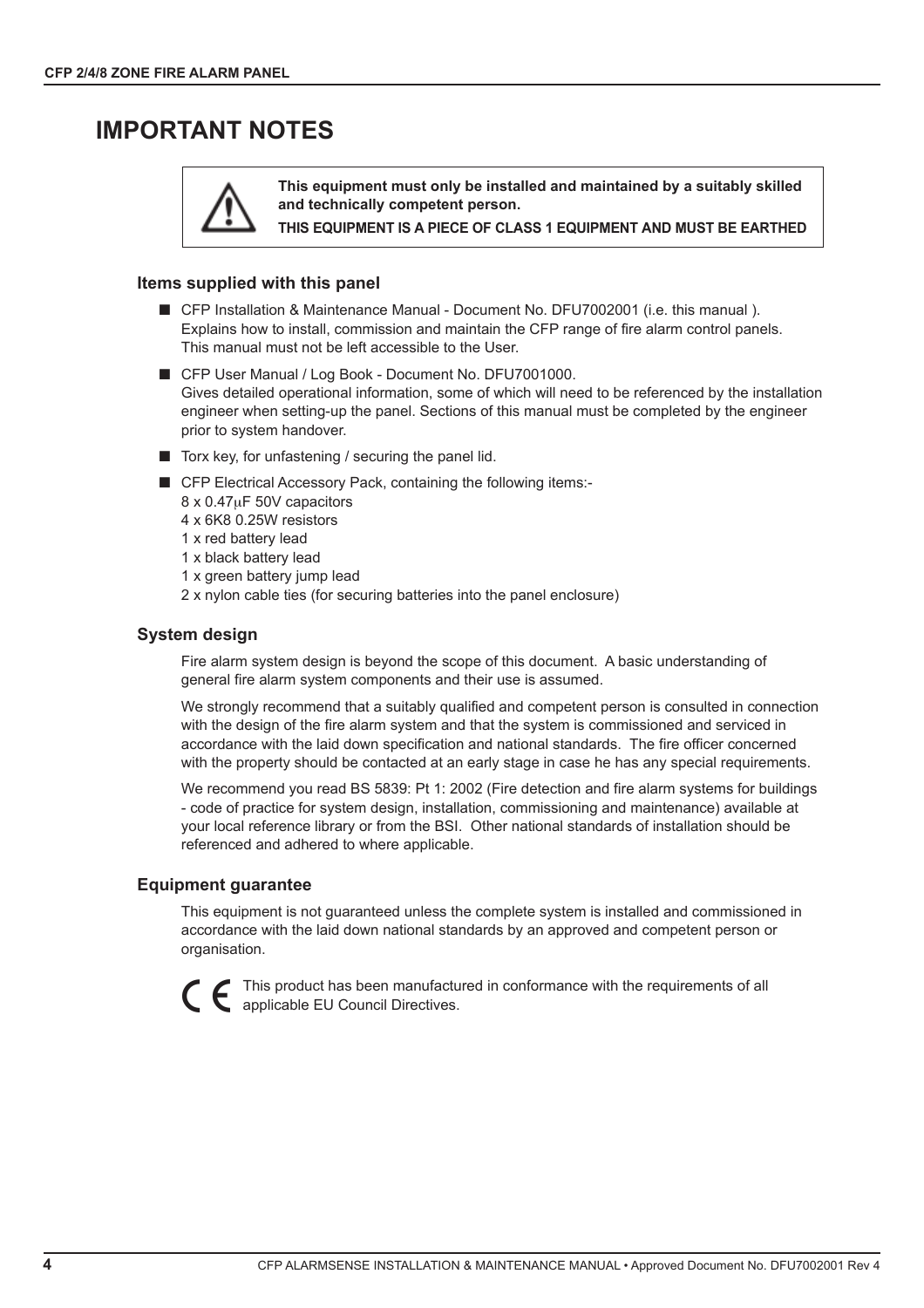## **THE FIRE PANEL ENCLOSURE**

The CFP is supplied with a plastic detachable lid, a plastic back box and a minimum of two separate PCBs. The relative location of these PCBs is indicated in Figure 1 below.

The panel can be surface or semi-flush mounted. It must be sited internally in an area not subject to conditions likely to affect its performance, e.g. damp, salt-air, water ingress, extremes of temperature, physical abuse, etc. It should be sited at a height where it is easily accessible and in a prominent position within the building. Ideally, the indicators on the front of the enclosure should be at eye level.

Typical locations for the panel are in the entrance foyer/hallway of a building at ground floor level (the first and most obvious point of contact for emergency services) or a security office that is likely to be permanently manned.

#### **Removing the lid and base PCBs**

To protect the electronics from damage and to expose the base mounting holes, the panel's lid and PCBs should be removed prior to first fix installation.



#### **Anti-static handling guidelines**

Please ensure that the following electro-static handling precautions are taken immediately prior to handling the Panel's PCBs or any other static-sensitive components:-

Before handling any static-sensitive items, operators should rid themselves of any personal electro-static charge by momentarily touching any sound connection to safety earth, e.g. a radiator.

Always handle PCBs by their sides and avoid touching the legs of any components.

PCBs should be stored in a clean, dry place which is free from vibration, dust and excessive heat. Retaining the PCBs in a suitable cardboard box will also guard them against mechanical damage.



#### *Figure 1 : Location of the CFP's base PCBs and removal details*

1 Take the fire alarm panel out of its box and undo the four lid screws using the torx key provided. Remove the lid to expose the Main Control PCB (the Power supply PCB is located underneath).

- 2 Carefully remove the five retaining screws  $\circled{S}$  on the Main Control PCB and slide the PCB up and over the mounting pillars, taking care not to damage any of the components.
- 3 Disconnect the telecoms-style connecting cable at PL1 on the Power Supply PCB, making sure that the cable remains connected to the reverse of the Main Control PCB to prevent it being misplaced. Care should be taken when detaching this connector to depress the locking tab to prevent damage.
- 4 Pull the Power Supply's earth strap off the spade connector at the main chassis earth point.
- 5 Carefully remove the three retaining screws  $\circled{S}$  on the Power Supply PCB and slide the PCB up and over the mounting pillars, again taking care not to damage any of the components.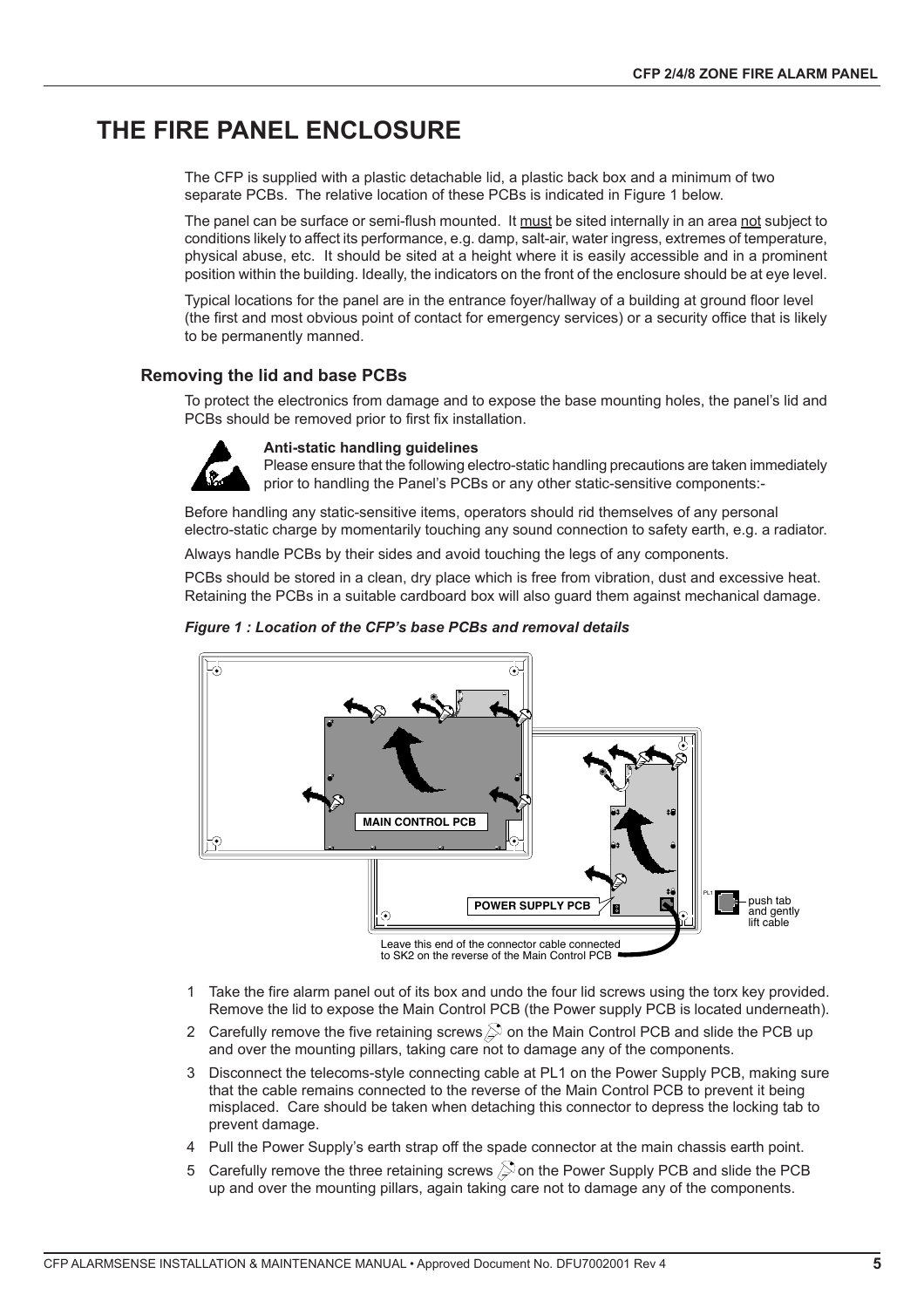## **FIRST FIX**

**All System wiring should be installed to meet BS 5839: Pt1: 2002 and BS 7671 (Wiring Regulations). Other national standards of installation should be used where applicable.**

#### **Cable types and limitations**

Consult Clause 26 of BS 5839: Pt 1: 2002 Fire Detection and Alarm Systems for Buildings (Code of Practice for System Design, Installation, Commissioning and Maintenance) for detailed information on cables, wiring and other interconnections.

To comply with EMC (Electro Magnetic Compatibility) regulations and to reduce the risk of electrical interference in the system wiring, we recommend the use of fire-resistant screened cables throughout the installation.

Correct cable glanding is essential and due regard should be made to any system specifications which demand a certain cable type.

#### **Mains wiring**

The requirement for the mains supply to the fire alarm panel is fixed wiring, using three core cable (no less than 1mm  $^2$  and no more than 2.5mm $^2$ ) or a suitable three conductor system, fed from an isolating switched fused spur, fused at 3A. This should be secure from unauthorised operation and be marked 'FIRE ALARM: DO NOT SWITCH OFF'. The mains supply must be exclusive to the fire panel.

(As an alternative to a switched fused spur, a double pole isolating device may be used (see diagram below) providing it meets the appropriate national wiring regulations).



#### **Planning the cable layout in the panel**

The detector and sounder circuit cabling is classed as extra low voltage and should be segregated away from mains voltages. Careful planning is needed to ensure this, refer to Figure 2 (below) for guidance and important information on how to remove the panel's knockouts. Always ensure that if a knock-out is removed, the hole is filled with a good quality cable gland. Any unused knockouts must be securely blanked off.



#### *Figure 2 : Location of knockouts for cable entry and knockout removal details*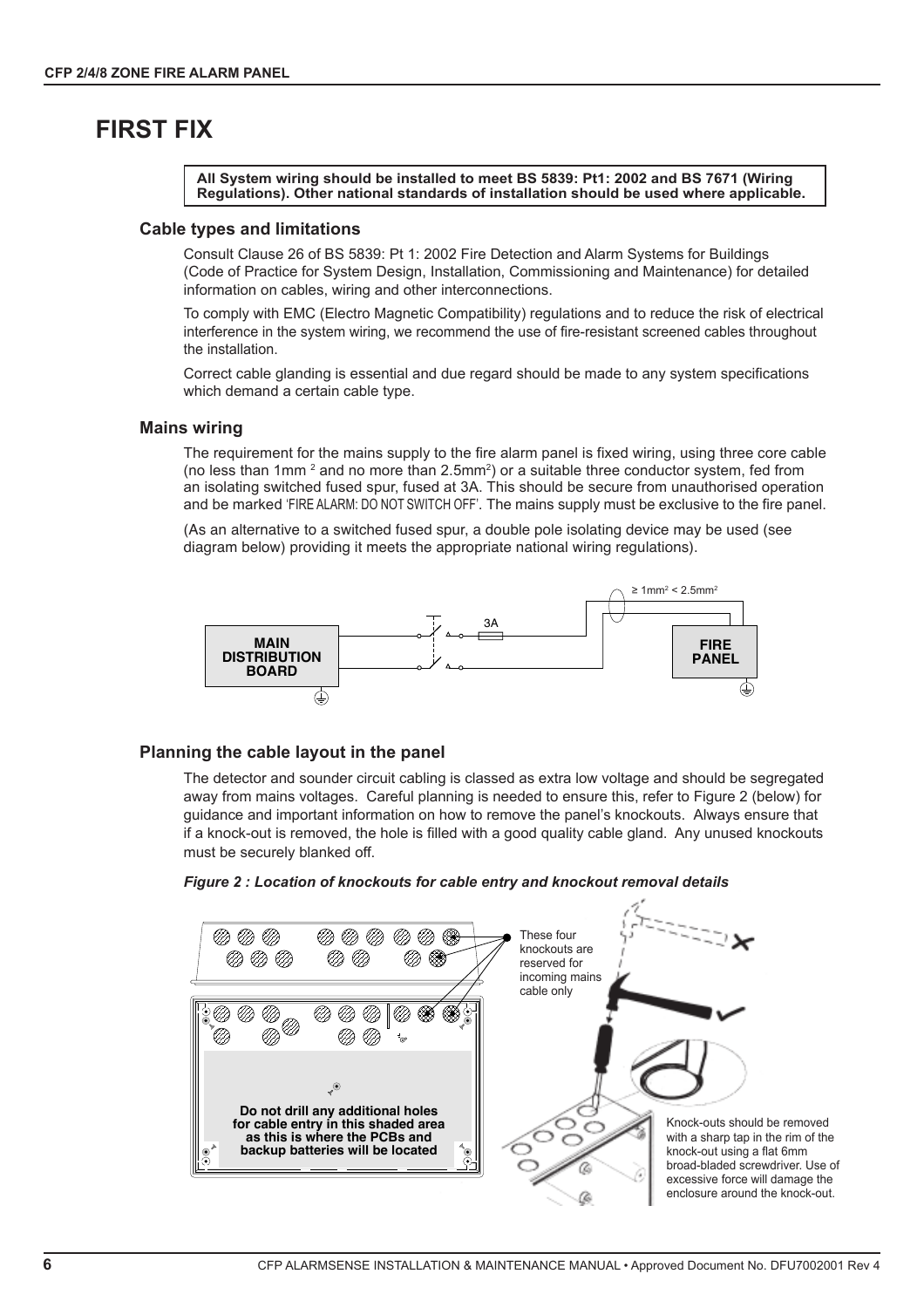#### **Fixing the base to the wall**

Using the five mounting holes provided (see figure 3 below), fix the base securely onto/into the wall. The mounting holes are suitable for use with No.8-10 or 4-5mm countersunk screws.

Assess the condition and construction of the wall and use a suitable screw fixing.

Any dust or swarf created during the fixing process must be kept out of the fire alarm panel and great care must be taken not to damage any wiring or components.





#### **AlarmSense™ zone circuit wiring**

Depending on the model purchased, two, four or eight AlarmSense™ zone circuit connections are available on the fire alarm panel. A maximum of 25 Alarmsense™ detectors or manual call points can fitted to each circuit and these can be mixed in any order. Alarmsense™ sounders may also be included in this 25, however there are limitations to the number of sounders which can be used (please refer to page 8 for important advice on sounder loading and distribution). Only Alarmsense™ devices can be used on the zone circuits.





An end of line capacitor (provided in the panel 's accessory pack) must be connected across the terminals of the last device on each circuit to allow the wiring to be monitored. Zones that are not used must also have an end of line capacitor fitted at the panel.

Note that an open circuit fault on zone wiring will stop some or all of the detectors, manual call points and sounders operating, and a short circuit will stop all devices operating.

For more specific device wiring information, refer to the instructions provided with the Alarmsense™ devices used.

The wiring for each zone circuit should be connected to the relevant 5mm connector block on the Main Control PCB and their screens terminated at the panel 's base earth post (see page 13 for more precise second fix connection details).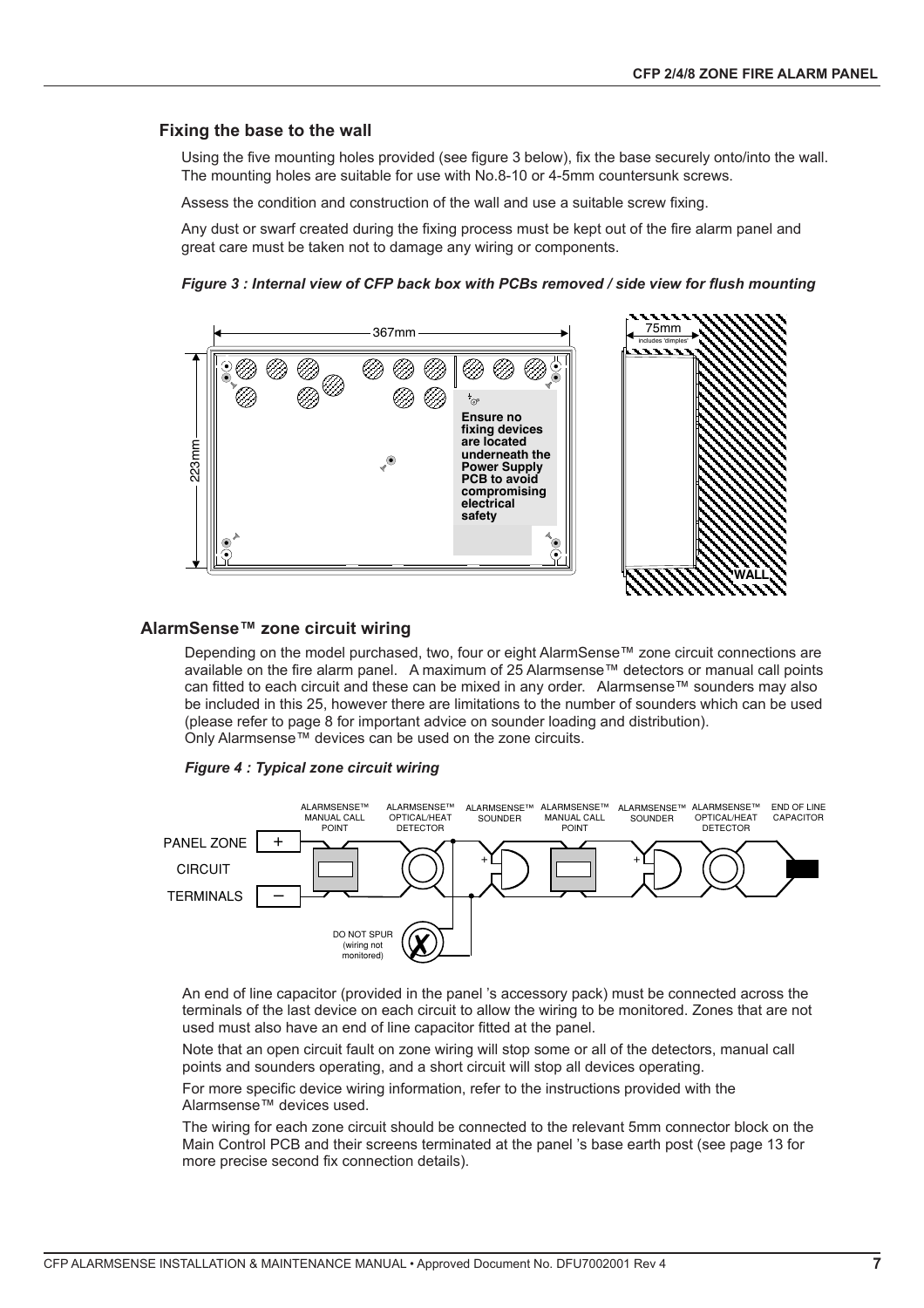#### **Conventional sounder circuit wiring**

Four conventional sounder circuits are available on the fire alarm panel. These are designed for use with conventional sounders and bells only. Alarmsense™ sounders should not be used on these conventional sounder circuits (use these on the Alarmsense™ zone circuits instead, see page 7).





All conventional sounders must be polarised as unpolarised sounders will show a sounder fault.

A 6k8 end of line resistor (provided in the panel's accessory pack) must be connected at the end of each sounder circuit to allow the wiring to be monitored.

The wiring for each Sounder circuit should be connected to the relevant 5mm connector block on the Main Control PCB and their screens terminated at the panel's base earth post (see page 13 for more precise second fix connection details).

#### **Important sounder loading and distribution information**

The panel's power supply is designed to give a maximum output current of 1.5A. In addition to powering the sounders, this current is also used for handling short circuit faults and supplying the panel's battery charging circuit and any output relays which may be fitted.

As a safe margin and to allow for these other loads, the total sounder loading for the panel should not exceed a maximum of 1.25A.

Each zone circuit and each sounder circuit will support a maximum sounder alarm current of 200mA. Currents in excess of this value will cause the circuit's fuse to trip.

The sounders should be distributed throughout the building according to the sound levels required, but the load should be distributed as equally as possible across each circuit.

Note that faults on zone circuits affect the detectors, manual call points and sounders, so plan accordingly for the effect of possible wiring faults.

#### **Auxiliary input wiring**

Two non-latching auxiliary input connections are available on the fire alarm panel,:- **Alert Input** (ALERT): Operates the sounders intermittently when connected to 0V. **Class Change Input** (CC): Operates the sounders continuously when connected to 0V. If either of the above are triggered, they WILL NOT operate the panel's remote or auxiliary fire outputs.

#### *Figure 6 : Typical auxiliary input wiring*

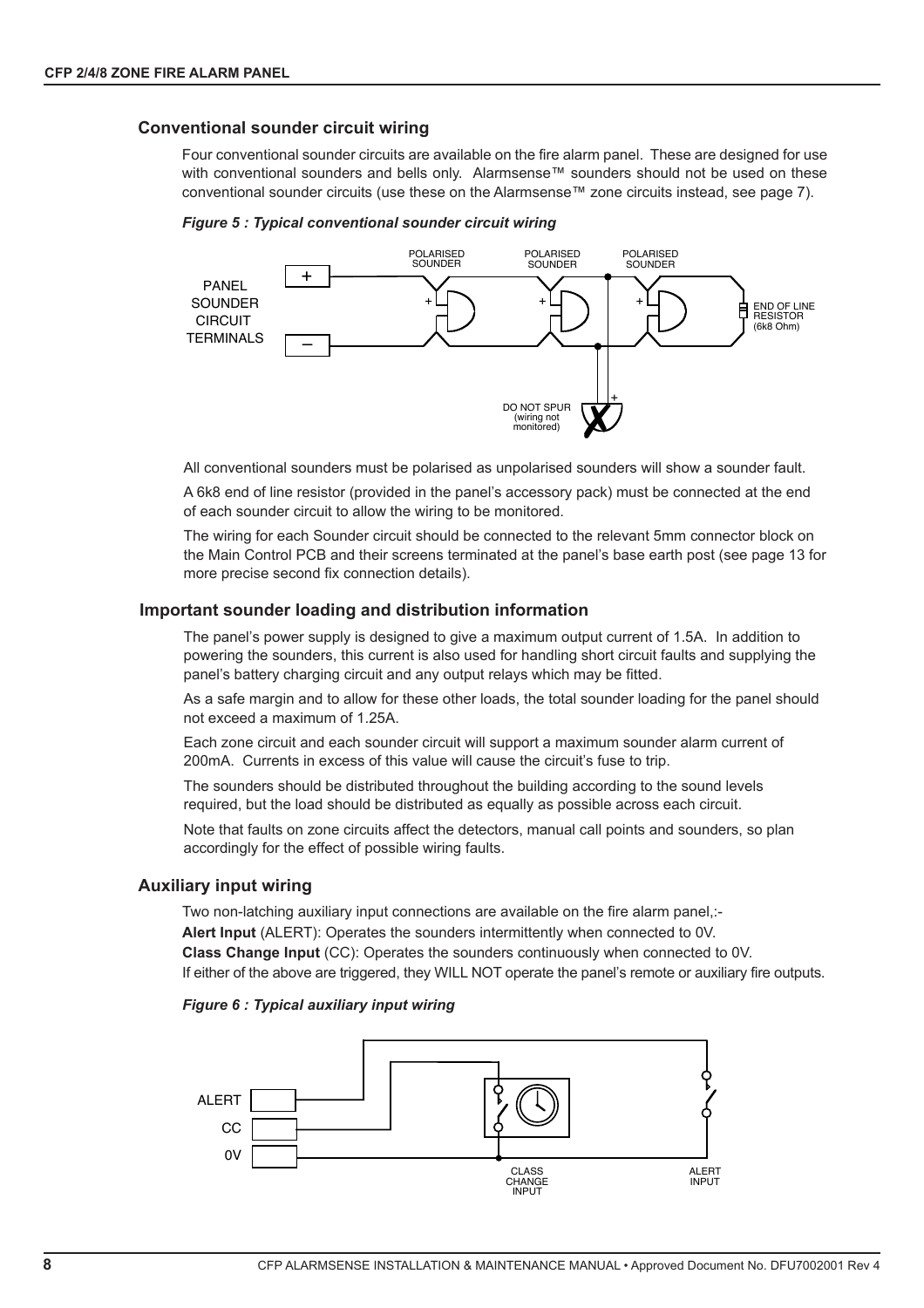The wiring for each input should be connected to the relevant 5mm connector block on the Main Control PCB and their screens terminated at the Panel's base earth post (see page 13 for more details).

#### **Auxiliary output wiring**

Five auxiliary open collector output connections are available on the panel, as detailed below:-

**Reset Output** (RESET): Turns on during the panel's reset cycle. Can be used for resetting fire alarm system devices such as roller-shutter doors or beam detectors. This output remains active for approximately one second after all other outputs have returned to normal.

**Remote Output** (REM): Turns on during any new fire alarm condition or when the panel's Silence/ Activate Sounders button is pressed to manually evacuate the building. The output turns off when the panel is silenced. This output does not turn on when the Class Change or Alert inputs are asserted (unless there are other fire alarm conditions present on the system). **Note:** It is possible to delay the activation of the Remote Output to correspond with any zone delay(s) that have been programmed into the panel at Access Level 3. If required, the remote output can be disabled by the user. When the Remote output is activated the Remote Output light will be lit. This output will not operate from a non-latching zone.

**Auxiliary Fire Output** (AUX): Turns on during any fire alarm condition and off when the panel is reset. This output does not turn on if the Class Change or Alert inputs are asserted or if the panel's Silence/Activate Sounders button is pressed to manually evacuate the building (unless there are other fire alarm conditions present on the system). **Note:** It is possible to delay the activation of the Auxiliary Output to correspond with any zone delay(s) that have been programmed into the panel at Access Level 3. If required, the Auxiliary Output can be disabled by the user. This output will not operate from a non-latching zone.

**Fault Output** (FAULT): This output is normally energised. When a fault occurs, the output turns off to ensure failsafe operation even in the event of total power loss. It is important that the peripheral part of the system this output drives is able to handle the output's 'normally on' condition. If required, this output can be disabled by the user.

**Auxiliary 24V Output** (AUX24V)**:** This output provides a positive voltage supply for peripheral loads (such as relays) which are controlled from the above outputs It is protected by a current limiting fuse which trips if one or more of the loads are shorted. This affects all loads and results in appropriate faults being reported at the panel. The current consumed by this output must be considered when calculating battery stand-by times. DO NOT CONNECT DOOR HOLDER CIRCUITS TOTHIS OUTPUTASTHEY WILLREDUCE BATTERYSTAND-BYTIME - USEASEPARATE POWER SUPPLY.



To protect the output stage, only 24V polarised relays with back EMF diodes should be used. If any of the relays are to be used to switch mains potentials, then suitable relays should be chosen and installed and wired accordingly, so as not to compromise the electrical safety of the fire alarm system.

The wiring for each output should be connected to the relevant 5mm connector block on the Main Control PCB and their screens terminated at the panel's base earth post (see page 13 for more details).



*Figure 7 : Typical auxiliary output wiring*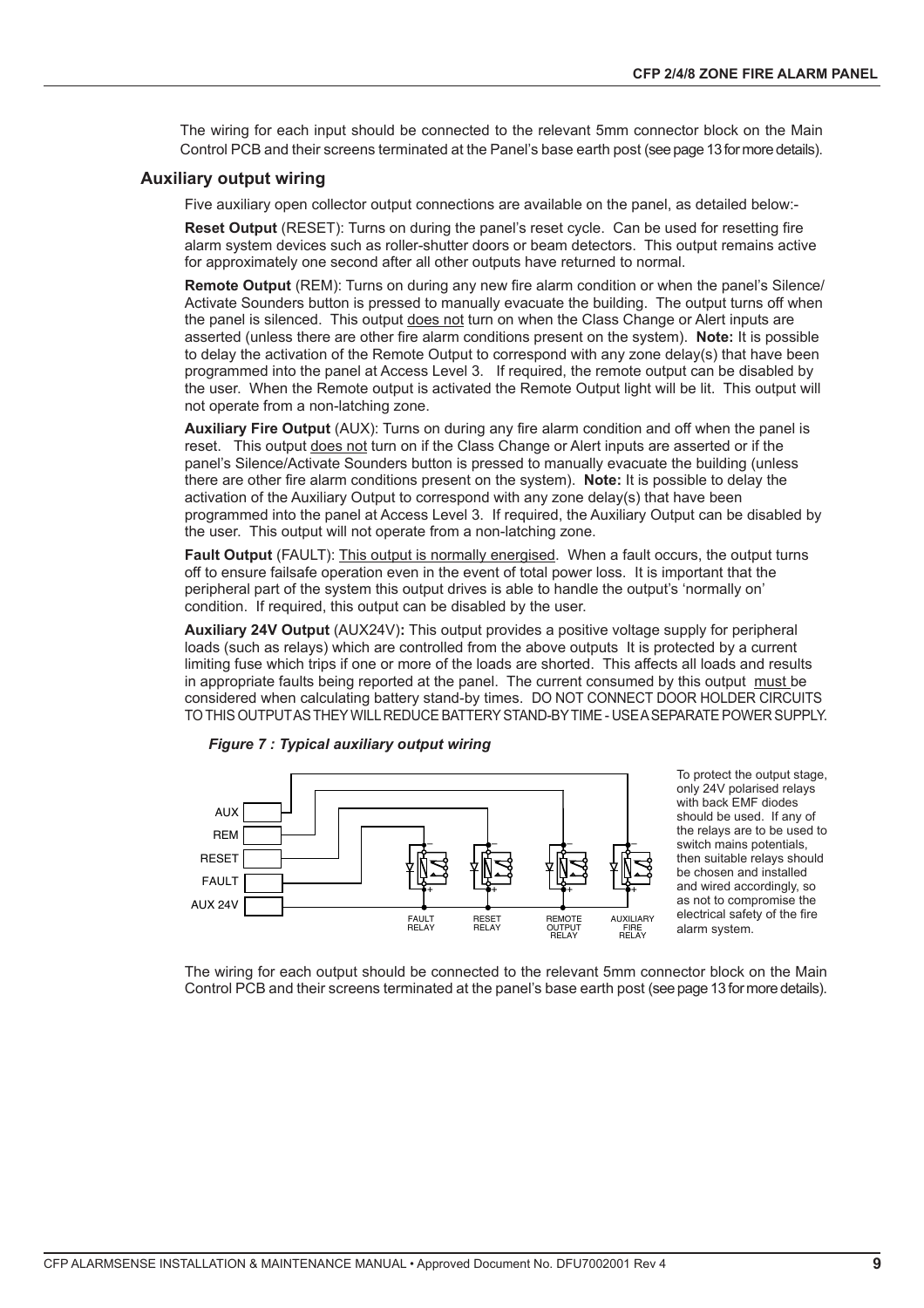## **SECOND FIX**

#### **Connecting the panel**

Connecting the panel's internal connections and PCBs is best undertaken immediately prior to commissioning.

Before you begin, we recommend you check all devices on the detector and sounder circuits are correctly connected (see pages 7 and 8) and that cable integrity is verified throughout the installation. **Important:** DO NOT use a high voltage insulation tester with any electronic devices connected.

Faults occurring in the wiring which are not picked up at this stage will almost certainly result in spurious and intermittent faults when the equipment is energised.

#### **Installing the Power Supply PCB**

The CFP's Power Supply PCB combines the functions of a mains to d.c. switched mode power supply unit, battery charging unit and battery monitoring unit.



WHEN CONNECTED, THE POWER SUPPLY PCB STORES VOLTAGES AT UP TO 400Vd.c. AND MAY BE LETHAL IF TOUCHED. DO NOT TOUCH THE PCB WHILST THE RED 'HAZARDOUS VOLTAGES PRESENT' INDICATOR IS LIT.

Under no circumstances should the fire alarm panel be operated without the Power Supply PCB correctly mounted in the CFP's enclosure and the three retaining screws securely tightened.

The PCB should be positioned in the panel as shown in figure 8 on page 11.

#### **Connecting the mains**

The general requirement for the mains supply to this equipment is described on page 6.

DO NOT attempt to connect mains to the panel until you are fully conversant with the layout and features of the Power Supply PCB, as described above and in figure 8 on page 11.

The incoming mains cable should be brought into the panel at the top right hand side of the enclosure and terminated at the connector block (CONN1) on the Power Supply PCB. Make sure the mains earth wire is connected directly to this connector block and NOT to the secondary base earth post which is provided for making off detector and sounder circuit screens.



The Power Supply PCB's earth strap MUST be connected to the spade on the chassis earth post before operation. The spade is compressed against a shoulder on the post via the lowest nut. The earth post may appear loose, this is intended by design.

#### **Connecting the stand-by batteries**

Two new, good quality and fully charged 12V valve regulated lead acid batteries are required as the emergency stand-by power supply for the panel. **Caution:** No other type of batteries should be used due to risk of explosion.

The batteries should be connected in series and located in the panel's enclosure as shown in figure 9 on page 11. The battery leads, link wire and nylon cable ties are provided in the panel's accessory pack. Run the battery leads through the slits in the panel's lower plastic ribs and secure the batteries into position using the nylon cable ties as shown.

The panel's sophisticated battery monitoring unit protects the batteries against deep discharge by activating a cut off circuit when the stand-by supply voltage reaches 21V approx. If batteries are not fitted, are discharged or in poor condition, a PSU fault will show at the fire alarm panel.

The capacity of the batteries used will depend upon the required stand-by time. To calculate the batteries required for any given stand-by period, please refer to the calculation guide on page 23.

Always dispose of used batteries according to the battery manufacturer's instructions.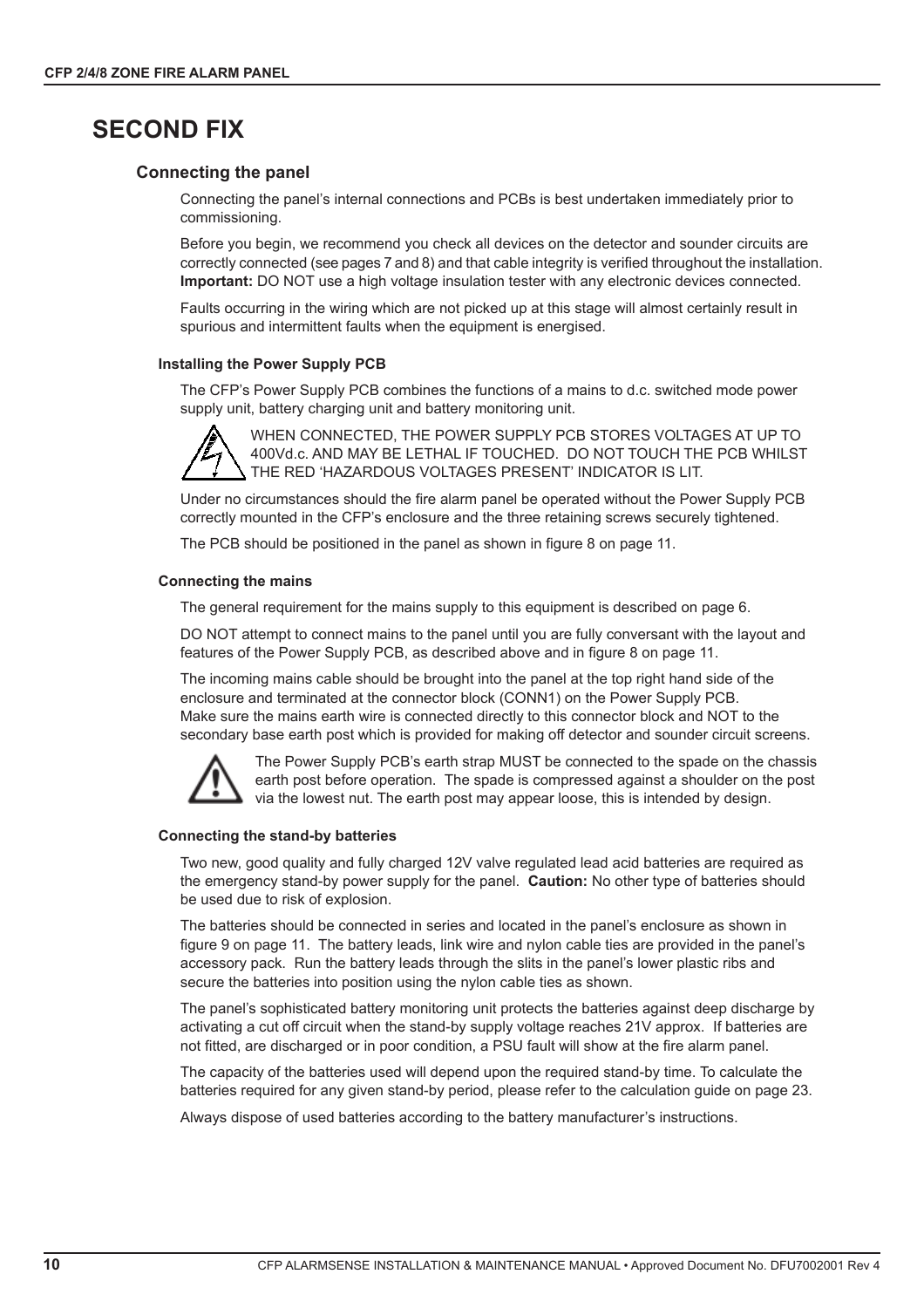

#### *Figure 8 : Power Supply PCB layout and mains connection details*

*Figure 9 : Battery location and connection details*

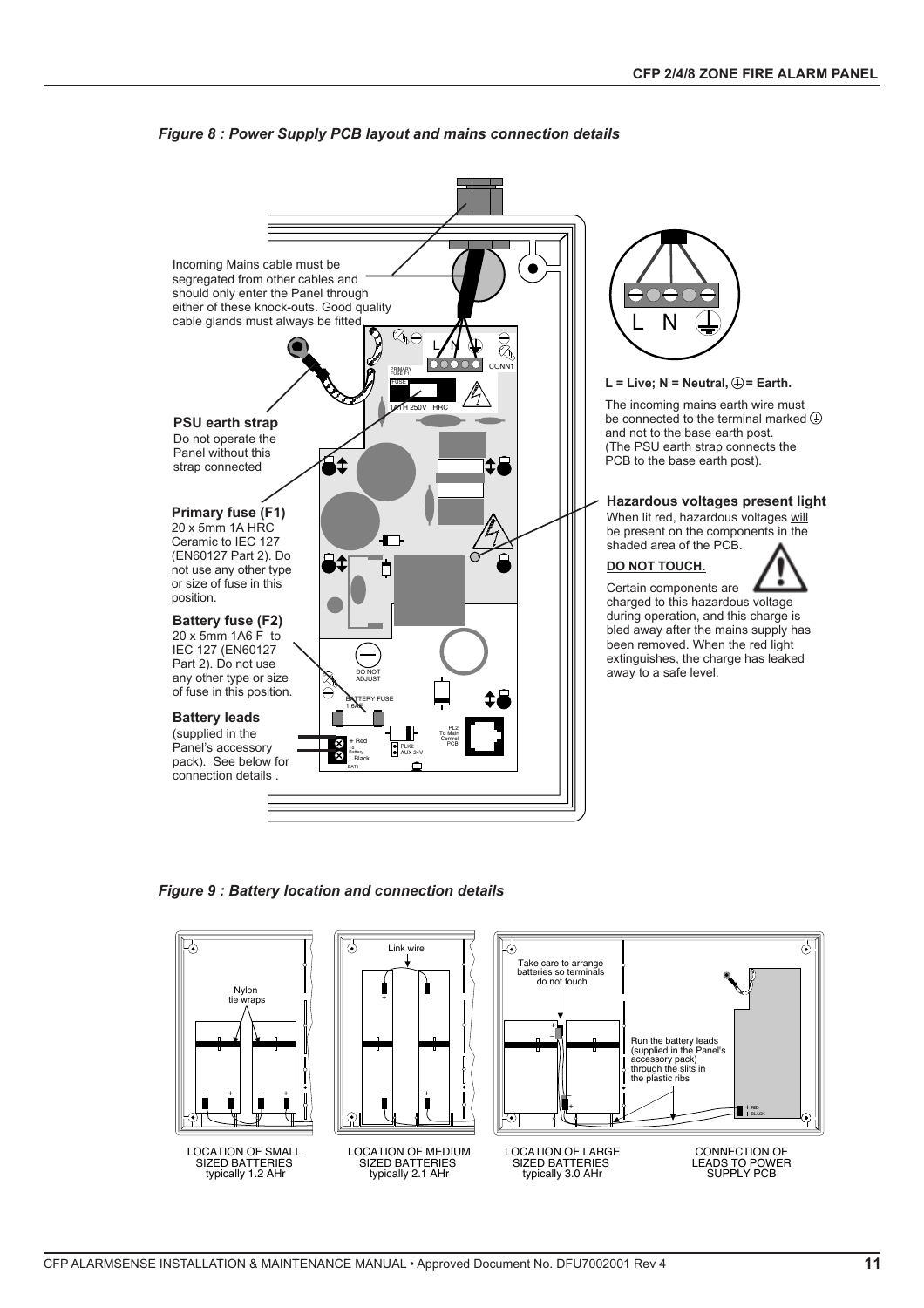#### **Installing the Main Control PCB**

The CFP's Main Control PCB provides all the connections for the system's detector circuits, sounder circuits, auxiliary inputs and auxiliary outputs. It also provides the engineer with access to a wide range of engineering functions, details of which appear later in this manual.

Before any connections can be made, the Main Control PCB must first be securely positioned inside the fire alarm panel (see Figure 10 below) using the five retaining screws. As the PCB is presented to the panel, remember to attach the telecoms-style connecting cable to SKT2 on the reverse of the Main Control PCB and to PL1 on the Power Supply PCB.

**Important:** SKT1 on the reverse of the Main Control PCB is for the connection of optional system expansion devices such as Network Driver Cards (for repeater panels) and Relay Output Boards. If any of these devices are to be used, refer to the individual installation instructions supplied with them as they will need to be fitted to the panel before the Main Control PCB.

All of the 5mm connector blocks located across the top of the PCB can be removed to aid installation. Take care when reconnecting them that you do so the correct way round. We recommend that you clearly label all system wiring to reduce the likelihood of incorrect connection.

#### *Figure 10 : Main Control PCB layout*

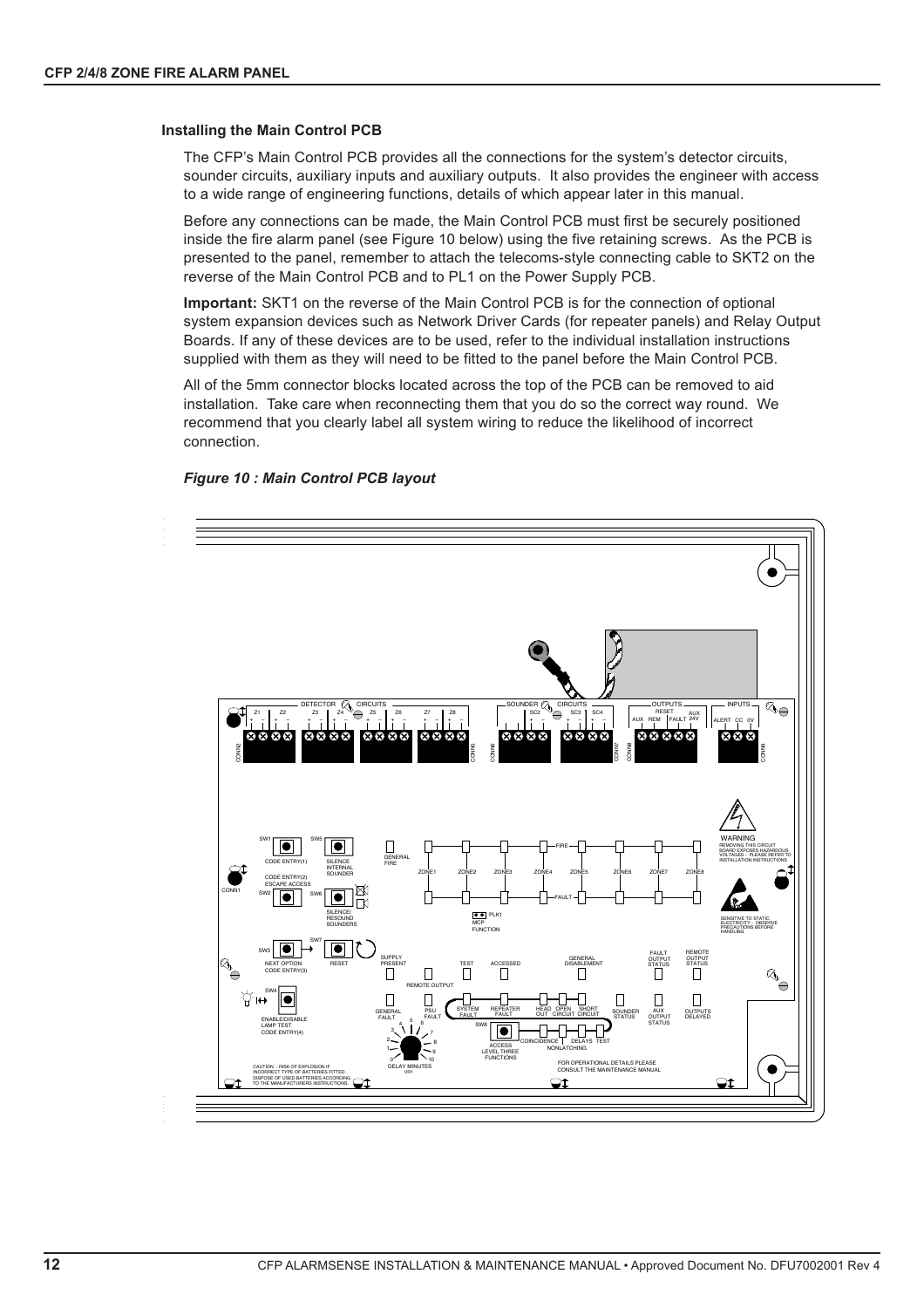#### **Connecting the detector and sounder circuits**

Incoming detector and sounder circuits should be connected to the relevant connector block on the Main Control PCB as shown in Figure 11 below.

For typical detector and sounder circuit wiring diagrams, please refer to pages 7 and 8.

#### *Figure 11 : Detector and sounder circuit connection*



#### **Connecting the auxilary inputs and outputs**

Incoming auxiliary input and output cables should be connected to the relevant CONN8 or CONN9 connector block terminals on the Main Control PCB. If screened cables have been used, all screens should be adequately insulated and connected between the nut and washers on the base earth post (see inset) using eyed crimp connectors (as per the detector and sounder circuit examples shown in Figure 11).

For a full description of the inputs and outputs available on the panel, including typical wiring diagrams, please refer to pages 8 and 9.

#### **Important notes regarding the earthing of screens**

All screens should be adequately insulated and nnected between the nut and washers on the base earth post (see right) using suitable eyed crimp connectors. **Do not disturb the lower nut, this must be secure to ensure earth continuity.** The base earth post is provided for terminating earth screens or drains and not as the main earthing point. The system designer or installer must review the external earth bonding (if required) with respect to the national wiring rules. That is, if the type of



installation requires protective earth bonding, then this must be applied externally and in conjunction with the type of earthing system employed on that particular site. This must always be done with regard to the appropriate national wiring rules.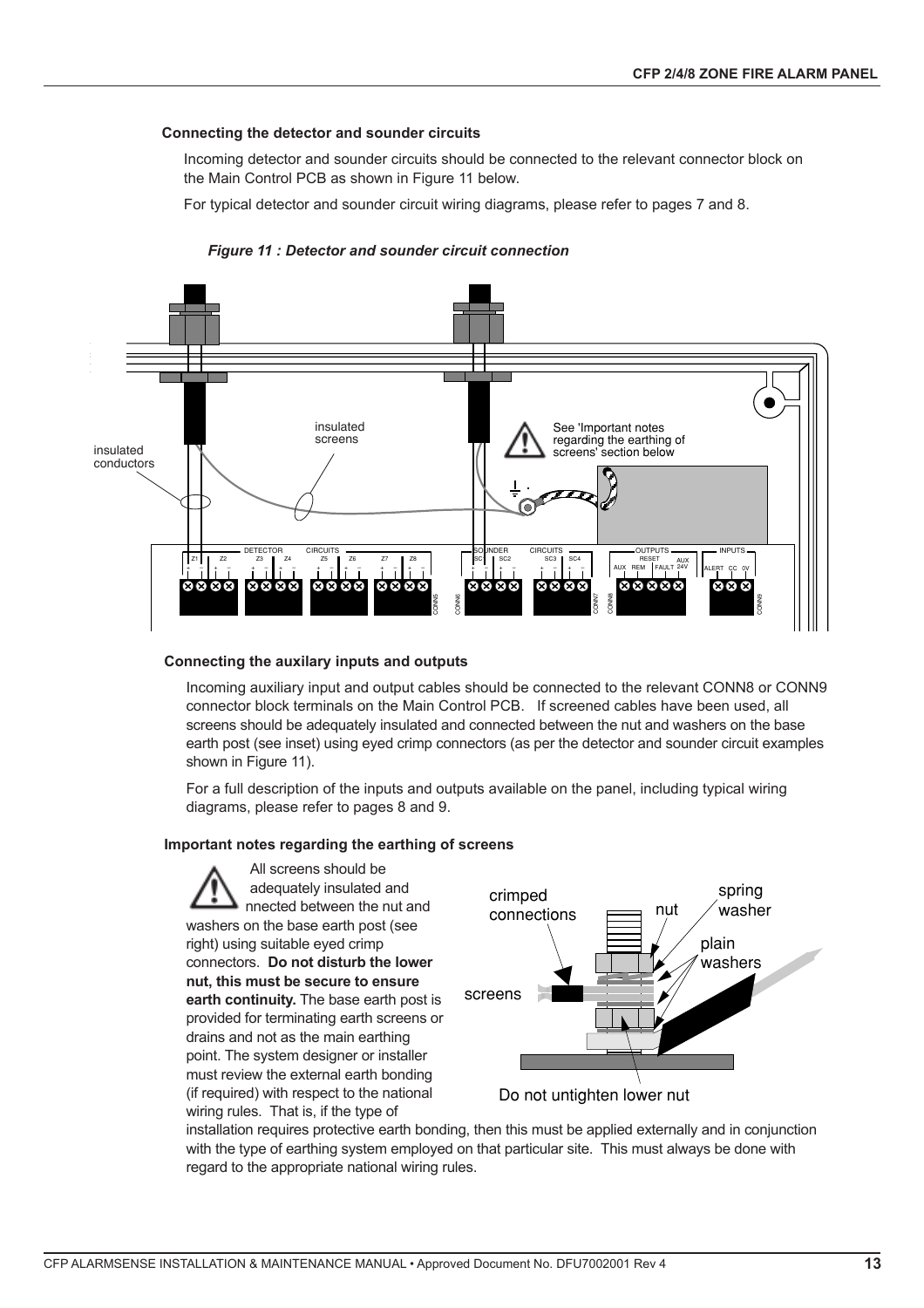## **PROGRAMMING THE PANEL**

#### **An overview of the panel's controls**

Three control levels are available on the CFP range of fire alarm panels - general user (access level one), authorised user (access level two) and engineer (access level three), as detailed below:

#### **General user controls (access level one)**

When the panel is in its normal state, the indicator lights on the front of the enclosure give a comprehensive overview of the system's current status. Any fire and fault conditions are clearly displayed, disablements highlighted and the status of all outputs reported. The only functions that can be performed when the panel is in this state are:-

- **I.** Muting the panel's internal sounder.
- **E** Overriding any delays which may have been programmed into the panel.
- **If** Putting the panel into Access Level Two to make active the authorised user controls (see below).

#### **Authorised user controls (access level two)**

To avoid unauthorised changes to critical parts of the fire alarm system, certain fire alarm panel controls are only available to authorised users. These include:-

- Silencing the sounders.
- Resetting an alarm condition.
- $\blacksquare$  Manually activating the alarm sounders (to evacuate a building)
- $\blacksquare$  Testing the indicator lights.
- **E** Disabling or enabling any (or all) of the following:

zones, sounders, the fault output, the remote output, the auxiliary fire output and delays.

The authorised user controls can be accessed by entering the code **2 1 4 3** using the buttons on the panel front (or, on the keyswitch version of the panel, by turning the key to the vertical position). **For detailed information on how to use the general and authorised user controls, please refer to the CFP User Manual / Log Book (approved document no. DFU7001000).**

#### **Engineer controls (access level three)**

The following controls are available to competent service personnel only:-

- The programming of coincidence (double knock).
- The setting-up zones for non-latching operation.
- $\blacksquare$  The programming of delays.
- $\blacksquare$  The invoking of test procedures.
- **E** Fault diagnosis.

A brief overview of these functions appears below. Details of how to gain access to the engineer controls and how to use them appears on pages 16 and 17. We recommend, however, that you carefully read the sections below before attempting to implement any changes to the factory defaults or existing system set-up.

#### **Engineer functions**

#### **Coincidence**

The programming of coincidence (also referred to as 'double knock') is a feature often used on sites where the consequence of a false alarm is onerous, e.g. where the panel is used to trigger a sprinkler or gas extinguishant system.

Coincidence is programmed into the CFP range of fire panels in pairs of zones, the pairs being zones 1 and 2; zones 3 and 4 (if fitted), zones 5 and 6 (if fitted); and zones 7 and 8 (if fitted)

When any of these pairs are programmed to operate in coincidence mode, there must be alarms on both zones before the sounders and outputs are turned on. If only one of the pair goes into alarm, the panel will indicate the alarm condition by illuminating the relevant indicator on the front of its enclosure and sounding its internal sounder, thus prompting the user to investigate.

If found to be false, the alarm can be reset by the user. If found to be a true fire condition, the user can manually activate the alarm sounders and outputs by entering access level two and pressing the SILENCE / RESOUND SOUNDERS button.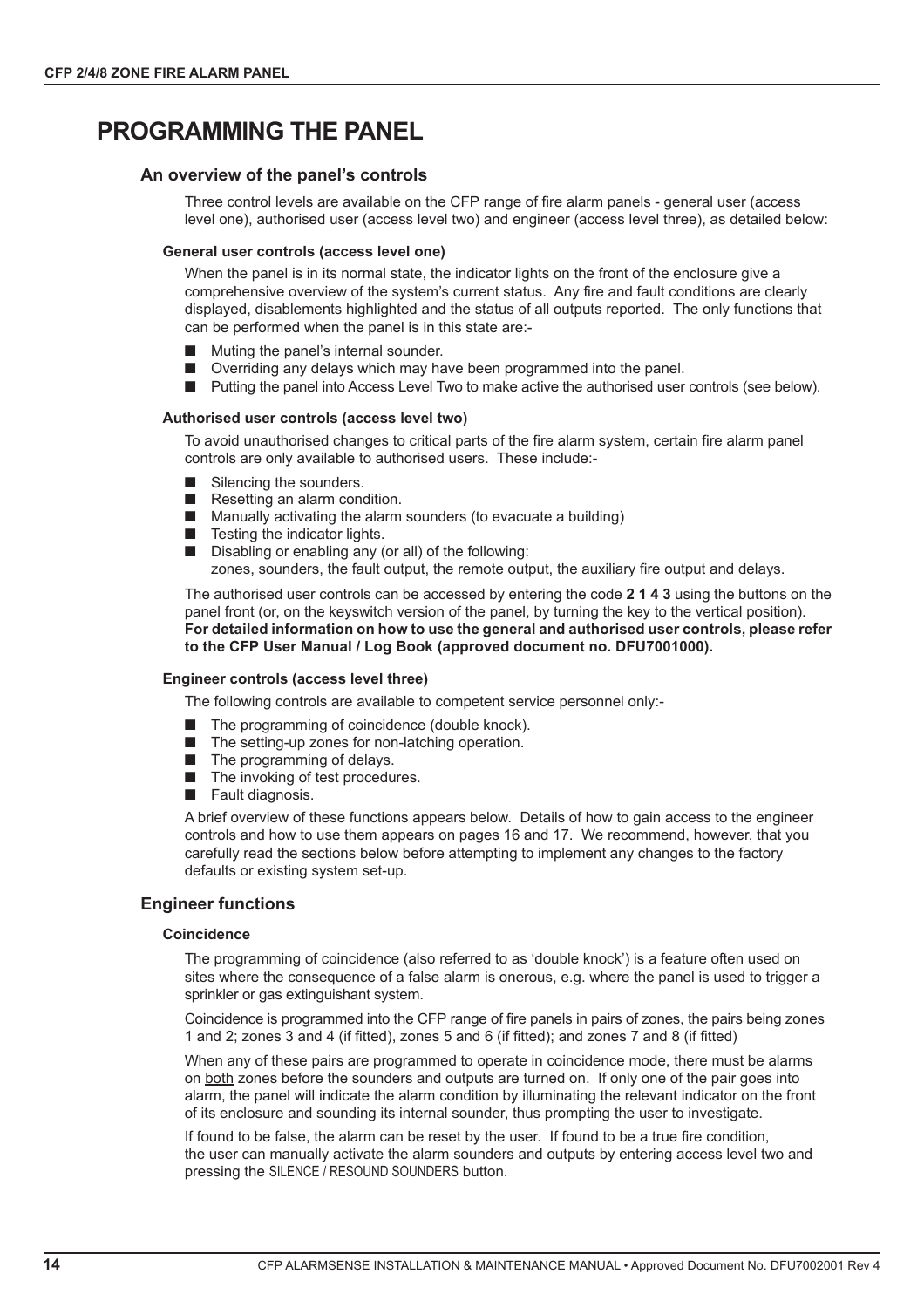**Important note:** If link PLK1 is fitted on the Main Control PCB (see right) triggering a manual call point on any zones programmed for coincidence will activate the alarm sounders and outputs immediately. (Alarms from detectors will still be processed as described previously in this section).



From an installation point of view, detectors on zones assigned for coincidence should be installed in close proximity to each other. This ensures if the user is not around to investigate the cause of the alarm, that a detector in alarm on one zone is quickly confirmed by its neighbour on the corresponding zone in the event of a real fire. Alarms raised in zones not set up for coincidence will be processed as normal.

#### **Non Latching Zones**

Any or all of the zones on the fire alarm panel can be set up for non-latching operation.

Alarms raised from non-latching zones are indicated as normal but when the alarm stimulus that triggered the zone is cleared, the alarm condition at the panel automatically clears too (i.e. a manual panel reset is not required). Please note: alarms raised on non-latching zones will not trigger the panel's auxiliary fire and remote outputs.

Non-latching zones are often used to interconnect fire panels to prevent a 'deadly embrace' situation (this is a permanent unresettable alarm condition arising from multiple fire panels simultaneously flagging latching alarm conditions).

#### **Delays**

A delay of up to 10 minutes from the fire alarm panel being triggered to its alarm sounders and outputs being activated can be programmed into the panel by the engineer. This is a particularly useful feature for schools, nightclubs and other public places where the nuisance and panic caused by a false alarm must be avoided.

The delay period can be set between 1 and 10 minutes by adjusting the VR1 control on the Main Control PCB (pictured right) with a terminal screwdriver. It should be noted that the delay period will apply to all delayed zones.



VR1

Use a small terminal screwdriver to adjust the length of the Delay period. For information on how to assign individual Zones so the Delay period applies to them see pages 16 & 17.

When an alarm occurs on a delayed zone, it is processed as

normal. However, the activation of the sounders and outputs is postponed until the delay period has expired, thus allowing the cause of the alarm to be investigated by the user.

During the delay period, the output delays light on the front of the panel pulses to indicate the delay is operative. Pressing the SILENCE / RESOUND SOUNDERS button will override the delay at any time and result in the sounders and outputs being turned on. Pressing the panel's reset button during a delay period (i.e. in the event of a false alarm) will return the system to normal.

 $PLK1$ FUNCTION **MCP Important note:** If link PLK1 is fitted on the Main Control PCB (see right) triggering a manual call point on any zone(s) programmed for delays will activate the alarm sounders and outputs immediately. If link PLK1 is not fitted and a manual call point is triggered on any zone(s) programmed for delays, the remote output will be triggered immediately, but the sounders and auxiliary output will still be subject to programmed delays.

#### **Test**

To aid commissioning and assist routine maintenance checks, a non-latching "one man walk test" facility is available.

When a detector or manual call point is triggered on any zone(s) in test, the alarm sounders operate for approximately one second on and eight seconds off. This cycle continues until the cause of the alarm is removed (either by the test smoke clearing from the detector or the manual call point being reset), at which point the detector circuit also automatically resets.

As the engineer walks around the site, additional devices on the zone(s) in test can be checked with the momentary activation of the alarm sounders confirming correct operation.

Zones programmed for test, will be indicated at the panel by their fault lights pulsing quickly in synchronisation with the general test light. Should an alarm occur on a zone that is not programmed for test, the alarm will be processed in the normal way. All zones that are in test will have their tests temporarily suspended until the alarm(s) from the other zones are reset. At this point zone testing may resume. In other words, the alarm will operate correctly despite being in test mode.

#### **Fault diagnosis**

A wide range of fault diagnosis features are available at access level three, see pages 18 to 22.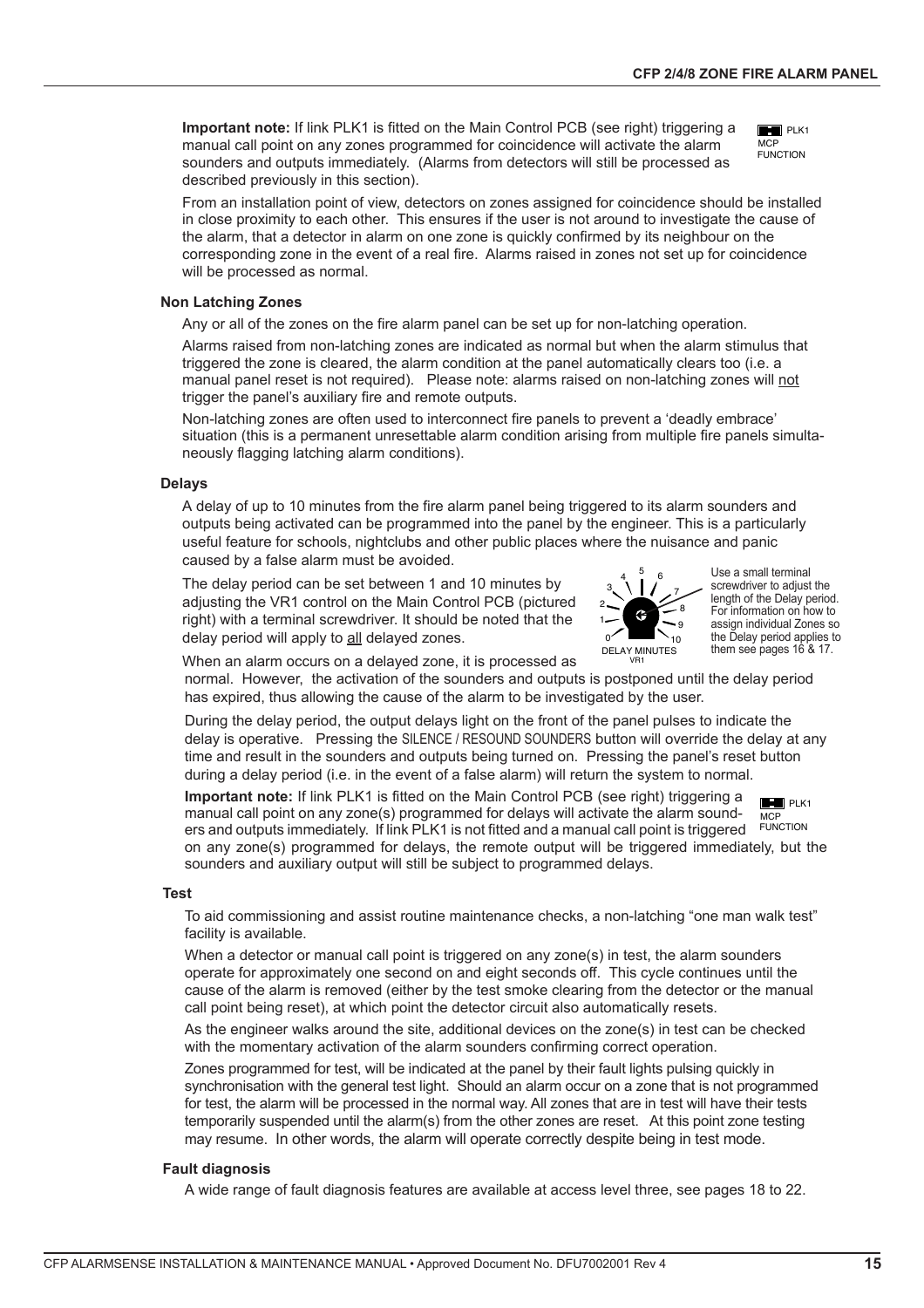#### **Accessing the Engineer Controls**

**Before programming the Panel, please referto pages 14 and 15 for an overview of the various Engineering functions available and the effect their implementation will have on the way the system operates.**

To gain access to the Panel's Engineer functions, remove the Panel's lid using the Torx key provided and press the ACCESS LEVEL THREE FUNCTIONS button on the Main Control PCB (see Figure 12 below).

*Figure 12 : Location of the CFP's programming tools on the Main Control PCB*



Access Level Three Functions button

When the ACCESS LEVEL THREE FUNCTIONS button is pressed for the first time, the accessed light will be lit steady, and the first function (coincidence) will be selected and indicated by its yellow light flashing (see right).



Every time the ACCESS LEVEL THREE FUNCTIONS button is pressed the next access level three function is selected. NB: these functions are graphically linked on the Main Control PCB by an 'S' shaped line (see above). Pressing the ACCESS LEVEL THREE FUNCTIONS button after the last selection returns the user to the first function again. To escape access level three at any time press the ESCAPE ACCESS button.

! **Notes: 1)** Access level three functions that are pertinent to zones temporarily use the zone fault indicators to show which zones have been programmed for that function. This means any fault or disablement indication is suppressed until the programming of the relevant function is complete.

> **2)** When the panel's lid is removed, it is still possible to access the panel's authorised user controls. This is done by entering the **2 1 4 3** entry code (or, on the keyswitch version of the panel, by turning the key to the vertical position). For detailed information on the authorised user controls, please refer to the separate User Manual / Log Book.

#### **To program coincidence**

- 1. Press the ACCESS LEVEL THREE FUNCTIONS button until the COINCIDENCE light flashes (any pairs of zones that are already programmed for coincidence will now have their zone fault lights lit steady).
- 2. To change the coincidence configuration press the NEXT OPTION button (the fault lights for zones 1 and 2 will flash slower than the COINCIDENCE light if not programmed for coincidence, or at the same rate if they are).
- 3. If required, toggle between the two states by pressing the ENABLE/DISABLE button.
- 4. To confirm your choice, press the NEXT OPTION button this will move you on to the next pair of Zones (if available)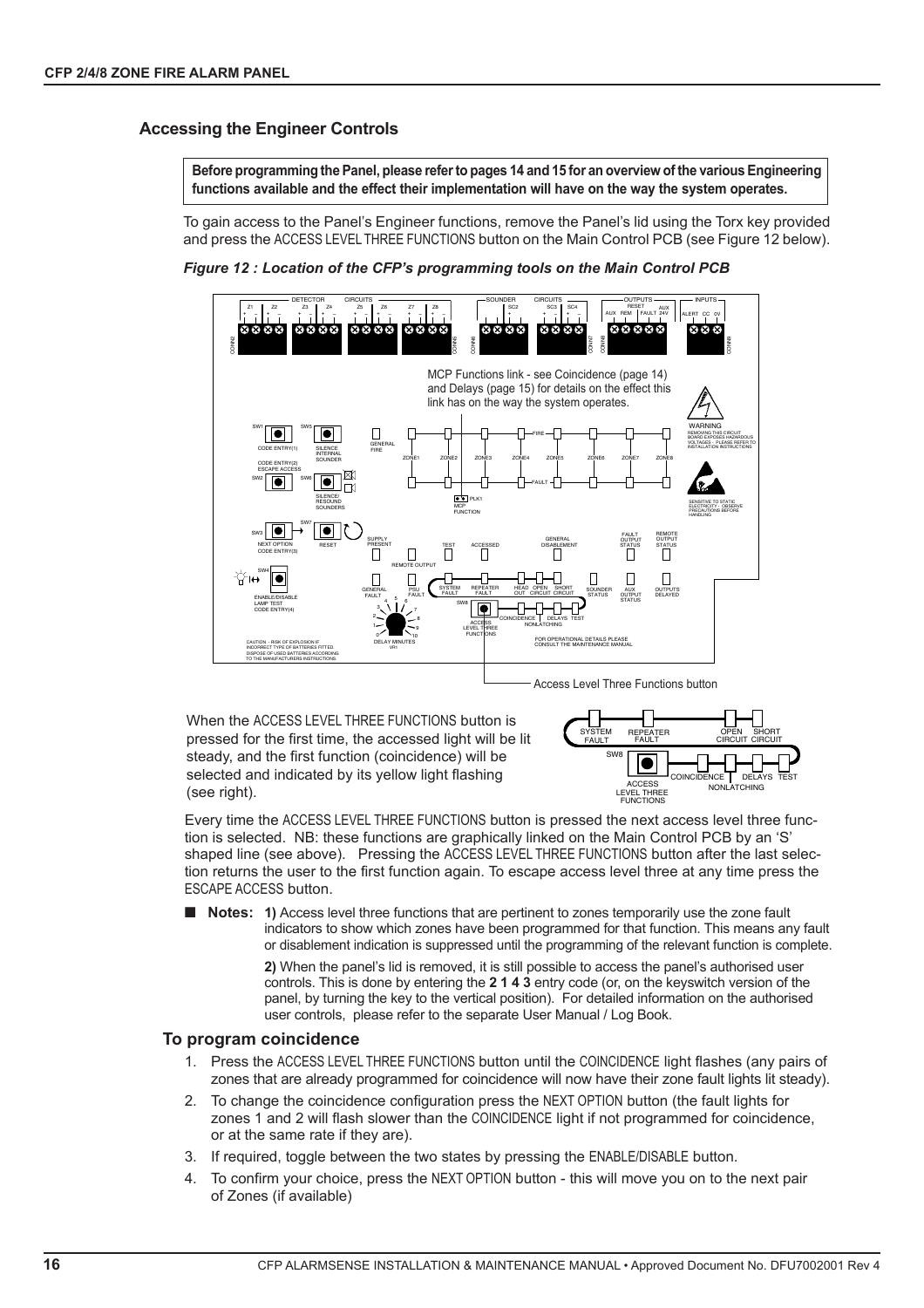5. Repeat steps 3 and 4 until the process is complete.

To finish the function, press the ESCAPE ACCESS button or move onto the next programming function (Non-latching Zones) by pressing the ACCESS LEVEL THREE FUNCTIONS button.

#### **To program non latching zones**

- 1. Press the ACCESS LEVEL THREE FUNCTIONS button until the NONLATCHING light flashes (any zones that are already programmed for non latching operation will now have their zone fault lights lit steady).
- 2. To change the non latching configuration press the NEXT OPTION button (zone 1's fault light will flash slower than the NONLATCHING light if not programmed, or at the same rate if it is).
- 3. If required, toggle between the two states by pressing the ENABLE/DISABLE button.
- 4. To confirm your choice, press the NEXT OPTION button this will move you to the next zone (if available)
- 5. Repeat steps 3 and 4 until the process is complete.

To finish the function, press the ESCAPE ACCESS button or move onto the next programming function (delays) by pressing the ACCESS LEVEL THREE FUNCTIONS button.

#### **To program delays**

- 1. Press the ACCESS LEVEL THREE FUNCTIONS button until the DELAYS light flashes (any zones that are already programmed for delays will now have their zone fault lights lit steadily, and similarly, if the Remote Output or Auxiliary Output are delayed, then their relevant status lights will be lit steady. Note that any existing fault indications will be temporarily suppressed during this programming function. On exiting the function, the previous indications will be restored.
- 2. To change the delays configuration press the NEXT OPTION button (zone 1's fault light will flash slower than the DELAYS light if not programmed, or at the same rate if it is).
- 3. If required, toggle between the two states by pressing the ENABLE/DISABLE button.
- 4. To confirm your choice, press the NEXT OPTION button this will move you to the next zone (if available).
- 5. Repeat steps 3 and 4 until the Zone selection process is complete.
- 6. Pressing the NEXT OPTION button when on the last Zone will now select the Remote Output for editing. The output's current status will be shown by the Remote Output Status light, in the same way as for the zones.
- 7. If required, toggle between the two states by pressing the ENABLE/DISABLE button.
- 8. Pressing the NEXT OPTION button will now select the Auxiliary Output for editing. The output's current status will be shown by the Auxiliary Output Status light, in the same way as for the zones.
- 9. If required, toggle between the two states by pressing the ENABLE/DISABLE button.
- 10. Pressing the NEXT OPTION button will return the selection to Zone1. To complete the function move to stage 11.
- 11. Set the delay period which will apply to all delayed zones or outputs by adjusting the VR1 control on the Main Control PCB with a terminal screwdriver (this can be anything from 1 to 10 minutes), then press the ESCAPE ACCESS button or move onto the next programming function (test) by pressing the ACCESS LEVEL THREE FUNCTIONS button.

**Note:** even if delays are programmed into the panel, the user can still decide not to use them. See the disablement section of the User Manual/Log Book for more details.

#### **To program zones into test**

- 1. Press the ACCESS LEVEL THREE FUNCTIONS button until the TEST light flashes (any zones that are already programmed for test will now have their zone fault lights lit steady).
- 2. To change the test configuration press the NEXT OPTION button (zone 1's fault light will flash slower than the TEST light if not programmed, or at the same rate if it is).
- 3. If required, toggle between the two states by pressing the ENABLE/DISABLE button.
- 4. To confirm your choice, press the NEXT OPTION button this will move you to the next zone (if available)
- 5. Repeat steps 3 and 4 until the process is complete. **Important:** Before testing any of the zones you have programmed for test, you must first press the ESCAPE ACCESS button. Any zone(s) in test will now be lit steady and the general test light will also be lit. Testing can now commence. Remember to take the relevant zones out of test when testing is complete. Note that the 'System Fault', 'Repeater Fault', 'Open Circuit' and 'Short Circuit' options are for

fault diagnosis purposes, as detailed on pages 18 to 22.



**The relevant part of the System Set-Up Data chart on Page 13 of the User Manual must be updated if you implement or make any changes to the coincidence or delay features.**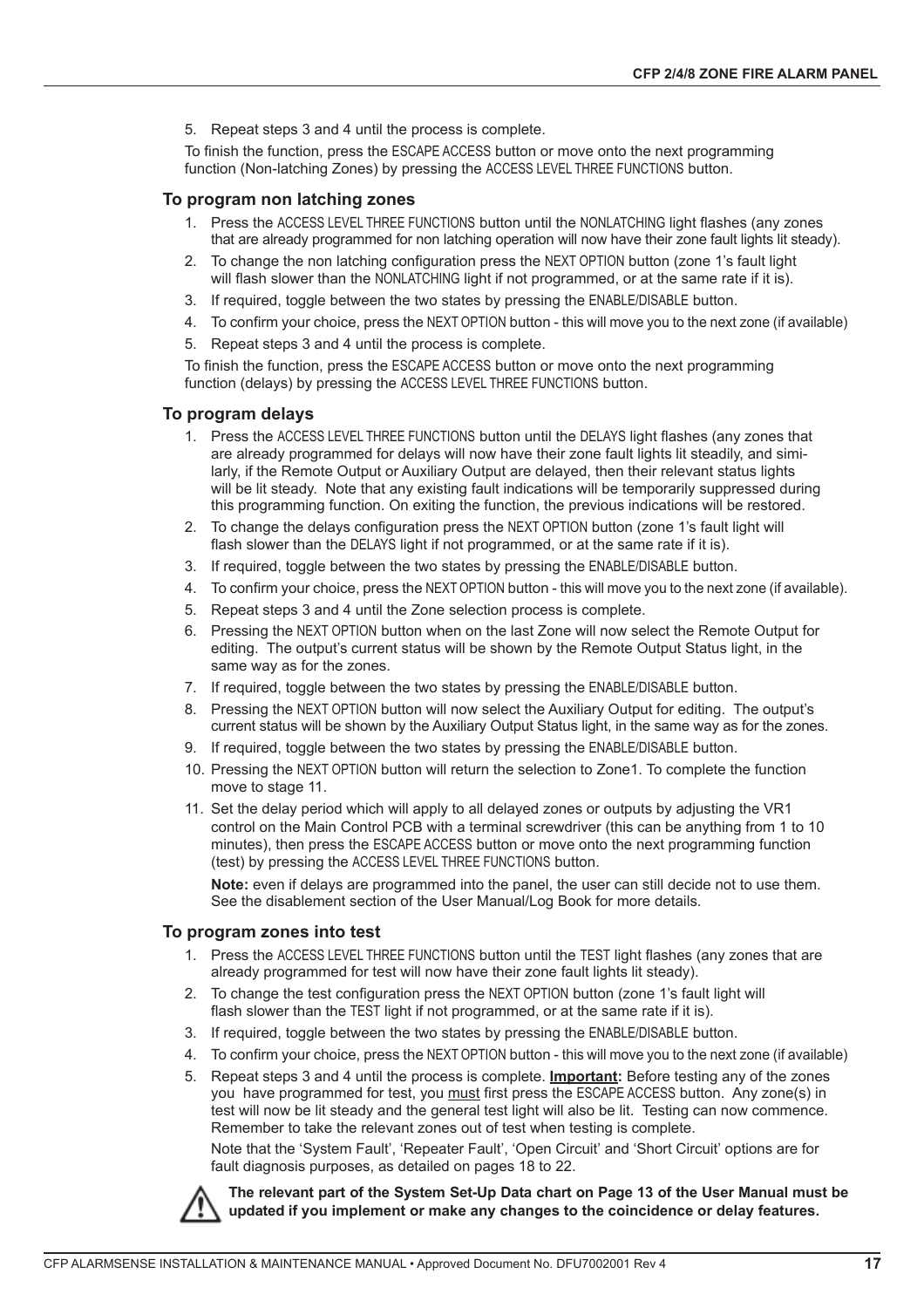## **FAULT DIAGNOSIS**

When a fault occurs on a critical part of the fire alarm system, the panel responds by activating its internal sounder and illuminating the general fault light and any other fault light(s) relating to the fault. The panel's fault output will also activate (provided it has not been disabled).

The type of faults typically indicated at the fire alarm panel are highlighted below. A more precise diagnosis of fault conditions is available at access level three (the summaries below refer to the sections you should read later in this manual for further information).

Unless otherwise stated, repairing any particular fault condition will automatically clear the fault from the panel. If the panel is reset whilst faults still exist, the faults will reappear after a short period of time.

**Note:** it is possible to mute the panel's internal sounder at any time by momentarily pressing the SILENCE INTERNAL SOUNDER button.

#### **General Fault**

The general fault light flashes yellow when there is a fault on any part of the fire alarm system. It is always lit in tandem with at least one other fault light which conveys more precise information on the type of fault detected.

#### **Zone Fault**

All of the panel's zone circuits are monitored for open and short circuit faults and detector head removal (unless there is an alarm condition or the zone is in test or disabled). All faults are indicated by the relevant zonal fault indicator pulsing yellow. It is possible to determine exactly what type of zone fault has occurred by entering access level three (see page 19, section 1.1)

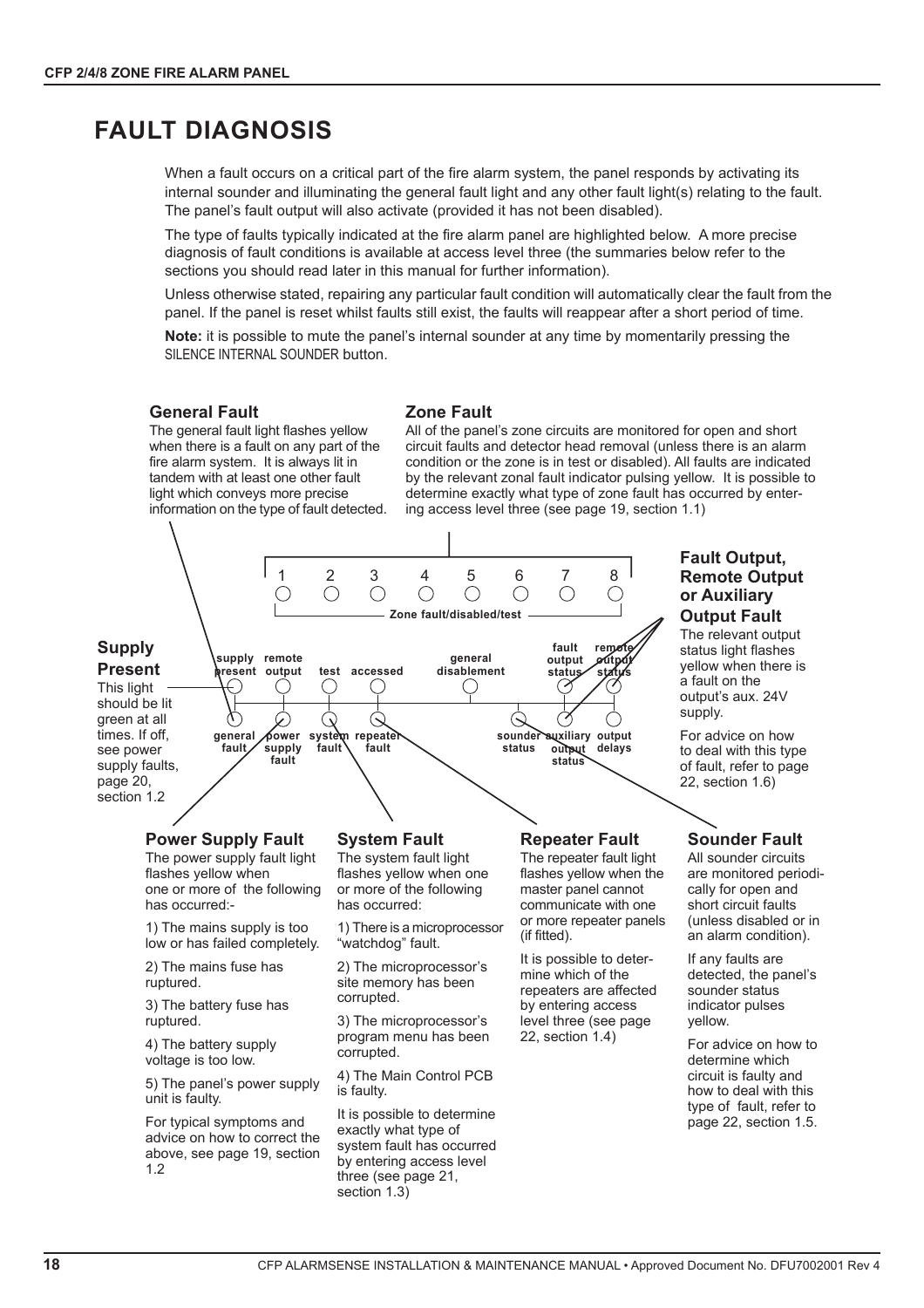#### **1.1 Zone Faults**

#### ■ To find out if a head out fault has occurred on a detector zone:-

1. Remove the panel's lid using the Torx key provided and press the ACCESS LEVEL THREE FUNCTIONS button on the Main Control PCB to gain access to the panel's engineer functions (see right)

2. Continue pressing the ACCESS LEVEL THREE FUNCTIONS button until the HEAD OUT light pulses.



Any existing zone fault indicators are suppressed and the zone indicator(s) for any zone(s) with a head out fault are illuminated. For example, if a detector head has been removed on zone 2, zone 2's fault indicator will be lit.

#### ■ To find out if an open circuit fault has occurred on a detector zone:-

Follow steps 1 and 2 outlined above until the OPEN CIRCUIT light pulses.

Any existing zone fault indicators are suppressed and the zone indicator(s) for any zone(s) with an OPEN CIRCUIT fault are illuminated. For example, if the wiring on zone 6 is broken, zone 6's fault indicator will be lit.

#### ! **To find out if a short circuit fault has occurred on a detector zone:-**

Follow steps 1 and 2 outlined above until the SHORT CIRCUIT light pulses.

Any existing Zone fault indicators are suppressed and the zone indicator(s) for any zone (s) that have a short circuit fault are illuminated. For example, if the wiring on zone 4 has been shorted, zone 4's fault indicator will be lit.

To escape access level three, press the ESCAPE ACCESS button at any time.

#### **Suggested action:**

(a) Disconnect the faulty detector zone completely and refit the end-of-line capacitor at the panel. If the fault condition clears this confirms there is a wiring fault.

(b) Double check and refit the wiring and the end-of-line capacitor on the zone. Trace the fault with consideration for the type of fault indicated (see above)

Note: a common fault is a detector head badly seated in a base which is not making a true connection.

#### **1.2 Power Supply Faults**

A power supply fault is indicative of one or more of the following faults. Page 11 of this manual **must** be referenced when carrying out any of the suggested action procedures described below.

#### ! **The mains supply is too low or has failed completely.**

Symptoms: the Panel runs on batteries, but not on Mains. The red hazardous voltages present light on the Power Supply PCB is lit.

#### **Suggested action:**

(a) Isolate the mains supply and remove the mains connector block (CONN1) from the Power Supply PCB.

(b) Position the connector block so that the live and neutral connections can be probed. Taking all due precaution, reapply the mains and measure the voltage.

(c) Isolate the mains supply again.

If the reading was incorrect (see Technical Specifications, page 24) repair the mains supply.

If the reading was correct, check to see if the primary mains fuse (F1) is ruptured.

If the fuse is intact and the red hazardous voltages present light on the Power Supply PCB is lit, then the PSU is faulty and should be replaced.

*This section is continued on page 20.*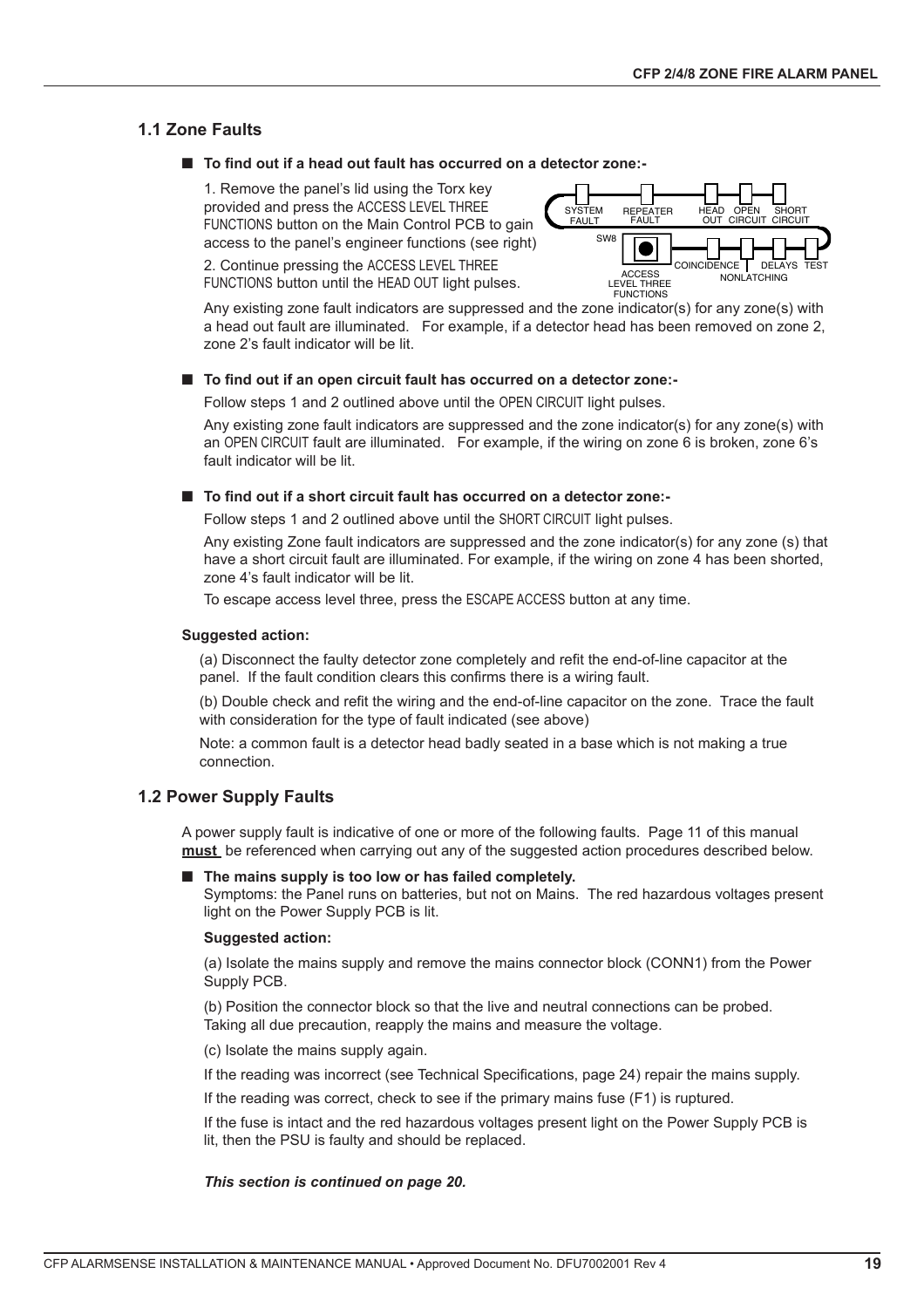#### ■ The primary mains fuse (F1) is ruptured.

Symptoms: the panel runs on batteries, but not on mains. The red hazardous voltages present light on the Power Supply PCB is off.

#### **Suggested action:**

(a) Isolate the mains supply, remove the Main Control PCB and check the PSU's primary mains fuse (F1) for continuity.

(b) If the fuse is ruptured it will be due to an excessive mains surge or a PSU fault.

Check the components on the PSU for damage. If none is found replace the fuse with the correct type and reconnect the mains supply. If the red lethal voltages present light does not come on then the PSU is faulty and should be replaced.

#### ! **The battery fuse (F2) is ruptured.**

Symptoms: the panel runs on mains, but not on batteries.

#### **Suggested action:**

(a) Isolate the mains supply and disconnect the batteries.

(b) Remove the Main Control PCB and check the Battery Fuse (F2) on the Power Supply PCB for continuity.

(c) If the fuse is ruptured check the Power Supply PCB and Main Control PCB for signs of damage. If none is found, replace the fuse with the correct type, ensuring that the fuse clip is not damaged when re-inserting the fuse.

(d) Refit the Main Control PCB and reconnect the batteries.

If the green 'Supply Present' light is lit, reconnect the mains supply and check that the power supply fault has cleared. If the 'Supply Present' light is not lit, either the Power Supply PCB or the Main Control PCB is faulty and should be replaced.

(e) If the Battery Fuse (F2) is intact, proceed to check the battery voltage (see below).

#### ! **The battery voltage is too low.**

Symptoms : the panel runs on mains, but may or may not run on batteries.

If the mains supply has failed and the battery supply has been discharged to the point where the voltage is too low (i.e less than 21V), the panel will automatically turn off to avoid damaging the batteries by allowing them to deep discharge. The panel will not restart unless fresh, fully charged batteries are connected, or the mains supply is restored.

If the mains supply has not failed, but the total battery voltage is less than 21V, the PSU will not charge the batteries to avoid damage to the charging circuit. If the batteries can be charged, the panel will still show a power supply fault until they have sufficient charge, at which point the power supply fault will automatically be cleared. Depending on battery size and the depth of discharge, this may take several hours. If the batteries are in poor condition they must be replaced.

Please note that the charging circuit is set up during manufacturing, and is temperature compensated. There is no need to adjust the voltage.

If the batteries are in good condition and all the other checks have been performed and no faults found, the Power Supply PCB is faulty and should be replaced.

NB: batteries that are not connected, connected in reverse or with opposite polarities will also cause a power supply fault condition.

#### ■ Supply Present light not lit

If the supply present light is not lit one of the following faults has occurred:

(1) Both the mains supply and the standby batteries have failed. This could be because the mains supply has failed and the batteries have been exhausted.

**Suggested action:** Restore the mains supply and the 'Supply Present' light should come back on. However, if the batteries are discharged this will be recognised as a fault by the panel and indicated as such. See "Battery voltage too low" above.

(2) The Power Supply PCB, the Main Control PCB and/or the cable that connects them is faulty.

If the mains supply is present (indicated by the red lethal voltages light being lit on the Power Supply PCB), check that the connector cable between the Power Supply PCB and the Main Control PCB is fully inserted at both ends. If so, either the Power Supply PCB and/or the Main Control PCB and/or the connector cable are faulty and should be replaced.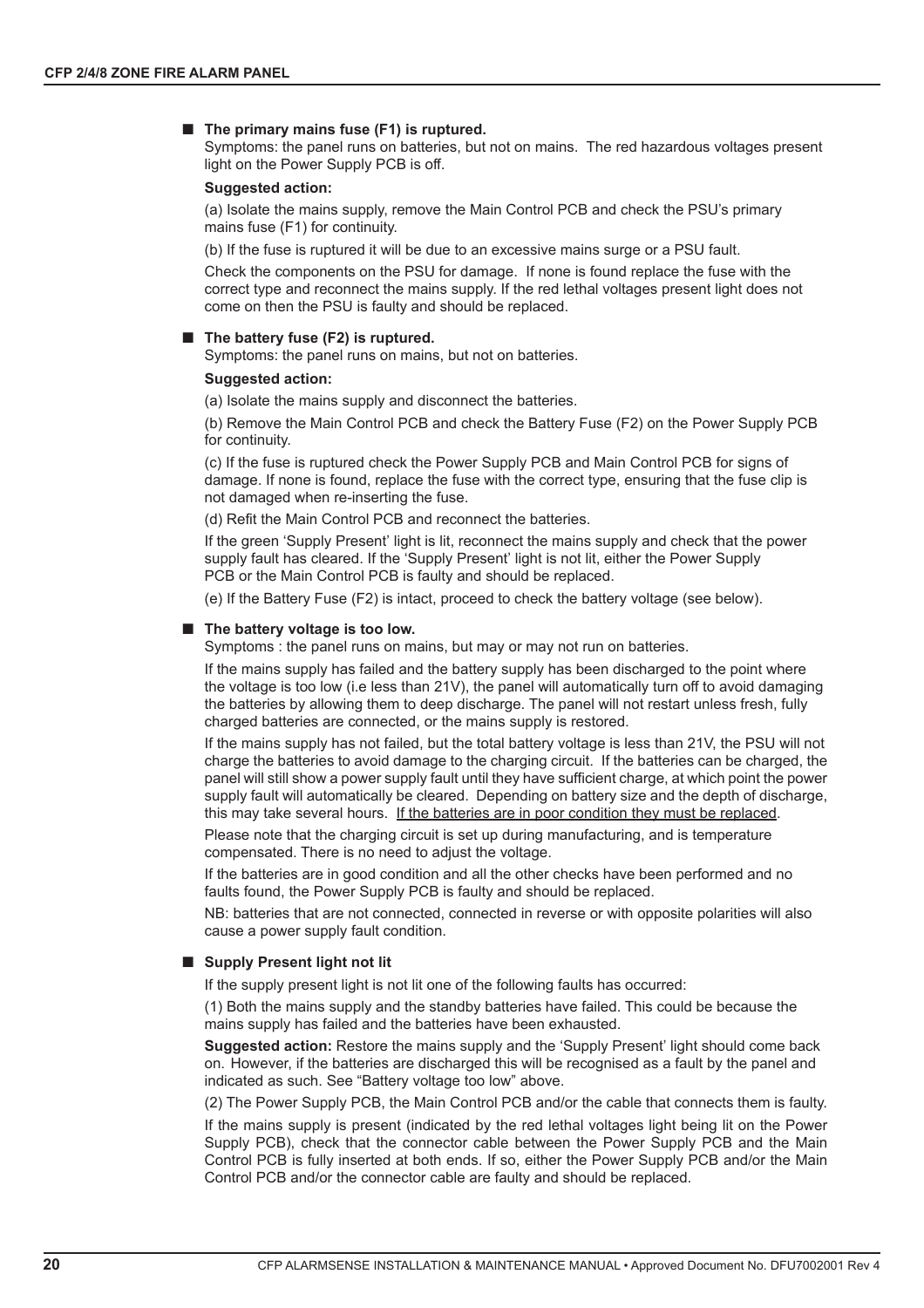#### **1.3 System Faults**

System faults are unique in that they do not automatically clear when rectified. A total of three different types of system fault can occur - watchdog fault, site memory corruption fault or PLL (phase lock loop) fault.

#### ! **To find out which type of system fault has occurred:-**

1. Remove the Panel's lid using the torx key provided and press the ACCESS LEVEL THREE FUNCTIONS button on the Main Control PCB to gain access to the panel's engineer functions (see below). **Note:** If pressing the ACCESS LEVEL THREE FUNCTIONS button (or any other button) does not cause any change in state, the Main Control PCB is faulty and must be replaced.



2. Continue pressing the ACCESS LEVELTHREE FUNCTIONS button until the SYSTEM FAULT light pulses.

If there is a **Watchdog Fault**, Zone 1's fault light will be lit. If there is a **Site Memory Corruption Fault**, Zone 2's fault light will be lit If there is a **PLL Fault**, Zone 3's fault light will be lit

To escape access level three press the ESCAPE ACCESS button at any time.

For a detailed description of what each fault is and suggested action on how to cure it see below:-

#### $\blacksquare$  Watchdog Fault

This type of system fault occurs when the panel's microprocessor has failed to operate correctly (perhaps due to excessive electrical interference) and the panel's "Watchdog" circuit has been unable to bring it back under control. A common symptom of this is the panel's controls locking-up.

#### **Suggested action:**

Press the panel's RESET button and, if still in access level three, the ESCAPE ACCESS button. This should clear the fault. If the fault persists, the Main Control PCB is faulty and must be replaced.

#### ■ Site Memory Corruption Fault

This type of system fault occurs when site specific data retained in the panel's microprocessor is found to be corrupt.

#### **Suggested action:**

(a) Check all the site specific data (delays, disablements, etc) at user and engineering level. The System Set-Up Data Chart on page 13 of the User Manual / Log Book will include much of the information you need to do this.

(b) If errors are found, reprogram the panel accordingly to clear the corruption.

(c) If no errors are found, temporarily change some data. For example, disable zone 1, exit user mode and then re-enable zone 1 to return to the original settings. This should clear the fault. If the fault persists, the memory is damaged and the Main Control PCB must be replaced.

#### ! **Program Memory Corruption Fault**

This type of system fault occurs when the microprocessor's memory is found to be corrupt.

#### **Suggested action:**

Reset the panel. The fault will clear. Wait for 2 minutes, if this fault re-occurs then the memory is damaged and the Main Control PCB must be replaced. (If the fault does not re-occur, then there was a momentary disturbance during the microprocessor's self checking routine and no further action needs to be taken). If the fault persists, the Main Control PCB is faulty and must be replaced.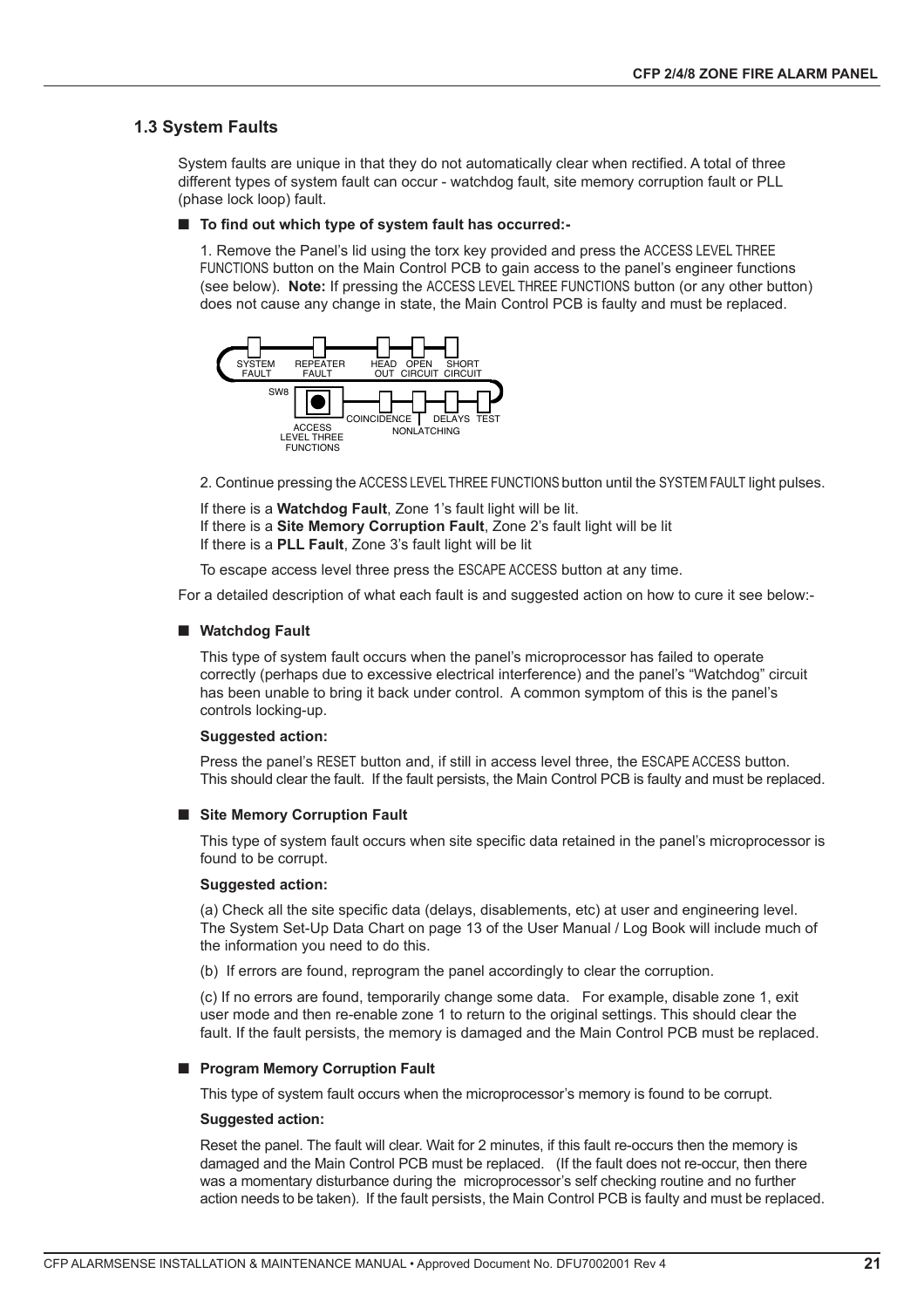#### **1.4 Repeater faults**

#### ! **To find out which of the repeater panels are faulty:-**

1. Remove the panel's lid using the torx key provided and press the ACCESS LEVEL THREE FUNCTIONS button on the Main Control PCB to gain access to the panel's engineer functions (see below).



2. Continue pressing the ACCESS LEVEL THREE FUNCTIONS button until the REPEATER FAULT light pulses.

Any existing zone fault indicators are suppressed and the zone indicator(s) corresponding to the repeaters in fault are illuminated. For example, if repeaters 2 and 7 are faulty, the fault indicators for zones 2 and 7 will be lit.

To escape access level three press the ESCAPE ACCESS button at any time.

#### **Suggested action:**

Refer to the CFP Repeater Panel Installation Instructions for repeater fault-finding advice.

#### **1.5 Sounder faults**

#### ■ To determine which of the panel's four sounder circuits are faulty:-

(a) Disconnect each sounder circuit from the Main Control PCB in turn and measure the resistance between the two wires. A good circuit will present only the end of line resistor value. Any other resistance value shows a fault.

(b) If the readings from all sounder circuits are correct, take their End of Line resistors and connect them to the sounder circuits at the panel without the sounder circuit wiring. If the Fault still persists, the panel is faulty and must be replaced.

(c) If a sounder circuit fault is detected, correct the fault and reconnect the sounder circuit. The sounder fault will automatically clear within 60 seconds.

Note: If the sounder circuit is shorted and the alarm voltage applied, the relevant sounder fuse will trip. When the fault is removed, the fuse will automatically reset.

#### **1.6 Fault, remote or auxiliary fire output fault**

If the panel's 24V auxiliary output, which is typically used to supply relays switched by the fault, remote and auxiliary outputs, is subject to current overload, its protection fuse will trip. This will result in the fault, remote and auxiliary fire outputs showing a fault condition by flashing their respective lights.

Repairing the fault will reset the fuse, and clear the associated fault indicators.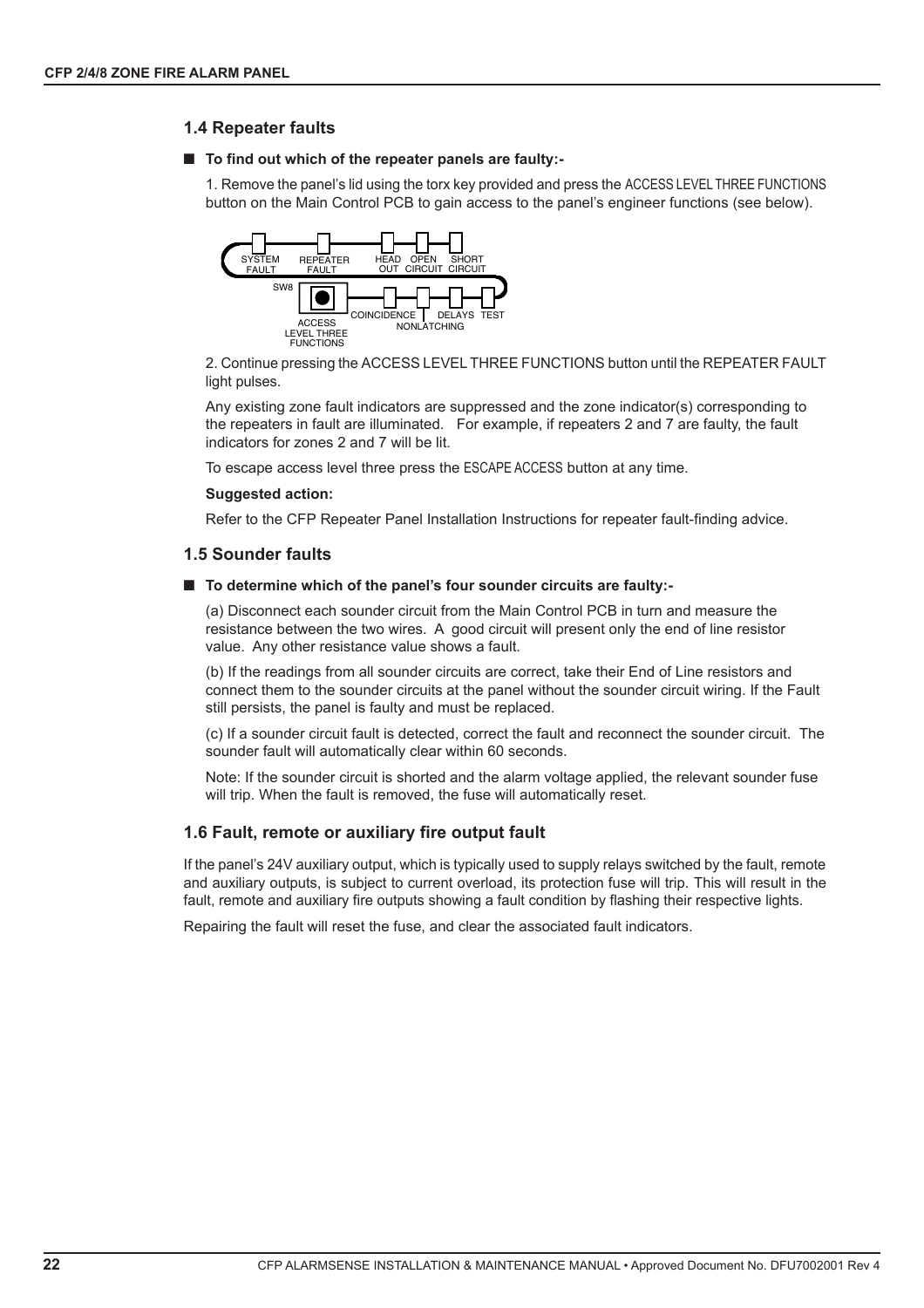## **APPENDIX**

#### **Stand-by battery calculation guide**

The standby time of the fire alarm panel after the mains has failed depends on the quiescent loading of the panel, the alarm load of the panel, and the capacity of the batteries.

To determine the capacity of batteries required for any given stand-by period, the following formula should be used:-

**Standby Time in Ahr = 1.25 x ((TxA) + H x (P+Z))**

The multiplier 1.25 is present to account for lost capacity over the life of the batteries.

#### **H = Number of hours standby required**

#### **P = The quiescent current of the Panel = 0.025A**

This figure is with the Mains failed, beeper operative and the Power Supply and General Fault indicators lit. If there are other quiescent drains on the Panel then these must be added in.

#### **Z = The total quiescent current of all zone devices**

See Zone Circuit specification on page 24 for quiescent current consumption of AlarmSense devices.

**A = The total alarm current of the sounders** (plus any other devices connected to other alarm outputs). See Zone Circuit specification on page 24 for quiescent current consumption of AlarmSense devices. Also take into consideration conventional sounder load (where relevant).

**T = The amount of time in hours required for the alarm** (most commonly being half an hour).

#### **Example 1:**

The panel has 70 detectors each consuming 50µA each, 20 Sounders at 20mA each, the required standby time is 24 Hours, and the required alarm time is 0.5 Hours.

 $Z = 70 \times 0.00005 = 0.0035A$  $P = 0.025A$  $A = 20 \times 0.02 = 0.4A$  $H = 24$  $T = 0.5$ 

Standby Time in Ahr =  $1.25 \times ((0.5 \times 0.4) + 24 \times (0.025 + 0.0035)) = 1.1$ AHr Therefore, batteries with at least 1.1Ahr capacity are required.

#### **Example 2:**

The panel has 100 detectors each consuming 50µA each, 40 Sounders at 20mA each, the required standby time is 72 Hours, and the required alarm time is 0.5 Hours.

 $Z= 100 \times 0.00005 = 0.005A$  $P = 0.025A$  $A = 40 \times 0.02 = 0.8A$  $H = 24$  $T = 0.5$ 

Standby Time in Ahr =  $1.25 \times ((0.5 \times 0.8) + 72 \times (0.025 + 0.005)) = 3.2$ AHr Therefore, batteries with at least 3.2Ahr capacity are required.